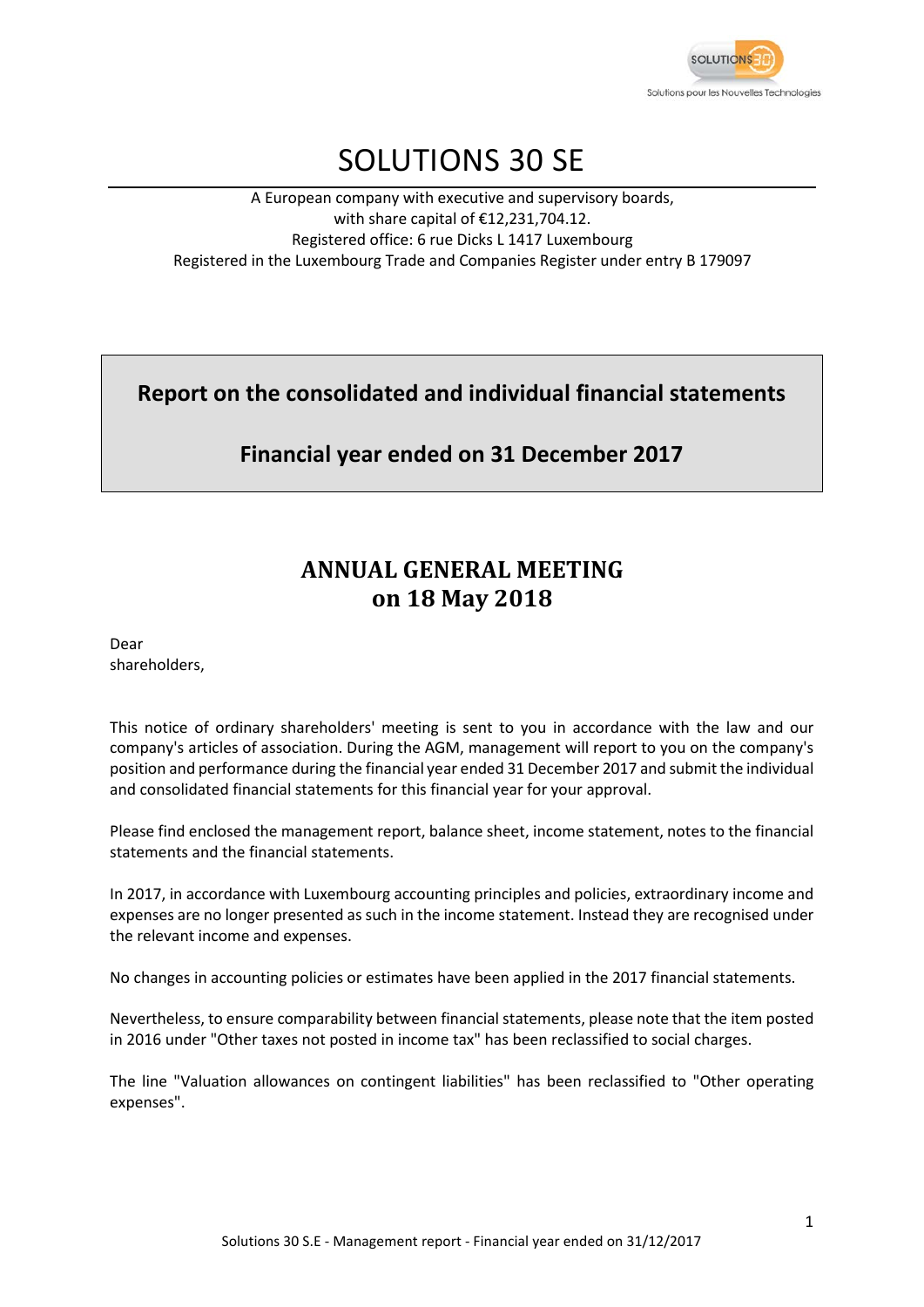

### **1. THE SOLUTIONS 30 GROUP**

### **1.1 Consolidated key figures**

| (in thousands of euro)                 | 2017  | 2016  | <b>Change</b> |
|----------------------------------------|-------|-------|---------------|
| Revenue                                | 274.5 | 191.8 | 43%           |
| Adjusted EBITDA (1)                    | 25.5  | 17.4  | 47%           |
| As a % of revenue                      | 9.3%  | 9.0%  |               |
| Operating income - adjusted EBIT $(2)$ | 20.7  | 14.6  | 47%           |
| As a % of revenue                      | 7.6%  | 7.6%  |               |
| Net profit/(loss) before taxes $(3)$   | 16    | 11.2  | 43%           |
| As a % of revenue                      | 5.8%  | 5.8%  |               |
| Net profit/(loss) from consolidated    | 14.1  | 9.6   | 47%           |
| companies (3)                          |       |       |               |
| As a % of revenue                      | 5.1%  | 5.0%  |               |
| Net income (Group share)               | 12.5  | 8.4   | 49%           |
| As a % of revenue                      | 4.6%  | 4.4%  |               |
| Structural financial data              |       |       |               |
| Equity                                 | 59.8  | 35.8  |               |
| Net debt (4)                           | 20.8  | 20.6  |               |
| Interest Coverage Ratio (5)            | 8 x   | 12x   |               |

(1) Operating profit/(loss) on recurring operations (\*) before depreciation, amortisation and provisions, net of reversals

(2) Operating profit/(loss) on recurring operations (\*) before amortisation of intangible assets, including customer relations

- (3) Before amortization of goodwill
- (4) Long-term structured loan
- (5) EBIT/net financial expense Interest coverage ratio x EBIT

(\*) Income and expenditure that are significant in terms of their amount, unusual in nature or infrequent are considered as nonrecurring operations (see note 8.15).

### **1.2 2017 results**

Solutions 30 S.E.'s consolidated revenue for 2017 rose 43.1% year-on-year to €274.5 million.

Growth in France was essentially organic across all business segments, fuelled by the roll-out of fibre optic and the Energie segment (installation of Linky smart meters) and signature of a strategic partnership deal with Fujitsu Field Service covering local IT support.

International revenue was up 65.7% on 2016 (22% growth like-for-like) to €96.6 million and accounts for 35.2% of total sales (from 30.4% in 2016. Germany, where SOLUTIONS 30 signed three major contracts in the second half of the year and acquired VKDFS, was the main contributor to this strong showing. Germany has grown to be the Group's second largest region, followed by the Benelux countries, Italy and Spain.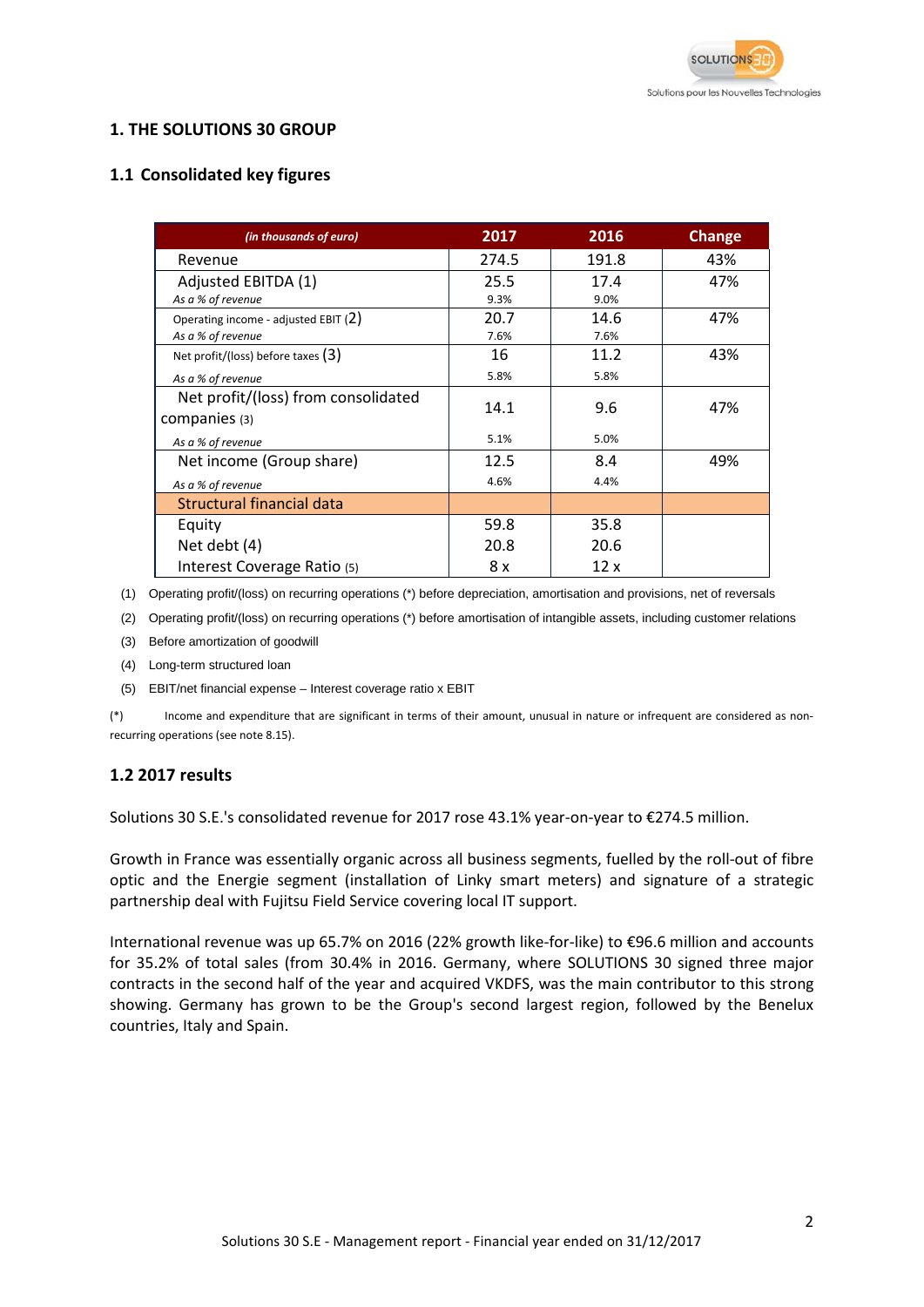### **1.3 Revenue by quarter**

| in millions of euro | 2017  | 2016  | Change<br>€M | % change |
|---------------------|-------|-------|--------------|----------|
| Q1                  | 56.1  | 36.0  | 20.1         | +55.8%   |
| Q <sub>2</sub>      | 61.1  | 50.3  | 10.8         | $+21.5%$ |
| Q <sub>3</sub>      | 71.8  | 48.5  | 23.3         | +48%     |
| Q4                  | 85.5  | 57.0  | 28.4         | +49.8%   |
| Year                | 274.5 | 191.8 | 82.6         | $+43.1%$ |
| O/w France          | 177.9 | 133.5 | 44.3         | +33.2%   |
| o/w International   | 96.6  | 58.3  | 38.3         | $+65.7%$ |

### **1.4 Revenue by region and by the segment**

In full-year 2017, SOLUTIONS 30 grew consolidated sales by 43.1% to €274.5 million.

Growth in the Group's international business (Benelux, Germany, Italy and Spain) was a strong 65.7%, and now accounts for 35.2% of the total, up from 30.4% in 2016.

Strengthened partnerships with key accounts in the main markets in Europe in 2017 confirmed the value of our business model, based on large-scale processes and optimising service in terms of both time and profitability as volume increases.

#### **The French market**

Revenue in France grew 33.3% year-on-year to €177.9 million, accounting for 64.8% of total revenue.

Growth in France was essentially organic across all business segments, fuelled by the roll-out of fibre optic and the Energie segment (installation of Linky smart meters) and signature of a strategic partnership deal with Fujitsu Field Service covering local IT support.

SOLUTIONS 30 is also strategically positioned in the connected objects market and has established partnerships with manufacturers and integrators, with good prospects going forward.

#### **The international market**

2017 saw robust growth in the Group's international activities with €96.6 million in revenue. New acquisitions during the year, particularly in the Benelux countries and in Germany, added to the strength of this performance.

The Group consolidated its position in the EU through:

- the acquisition of an additional 40% of the capital of REXION Computer (Spain) bringing our stake to 100%;
- the acquisition of 100% of Vodafone Kabel Deutschland Field Services GmbH (VKDFS), a former Vodafone subsidiary, to strengthen its positioning in Germany;
- the consolidation of the German firm, ABM Communication, specialising in high-speed internet. Solutions 30 acquired 51% of the capital at end-2016.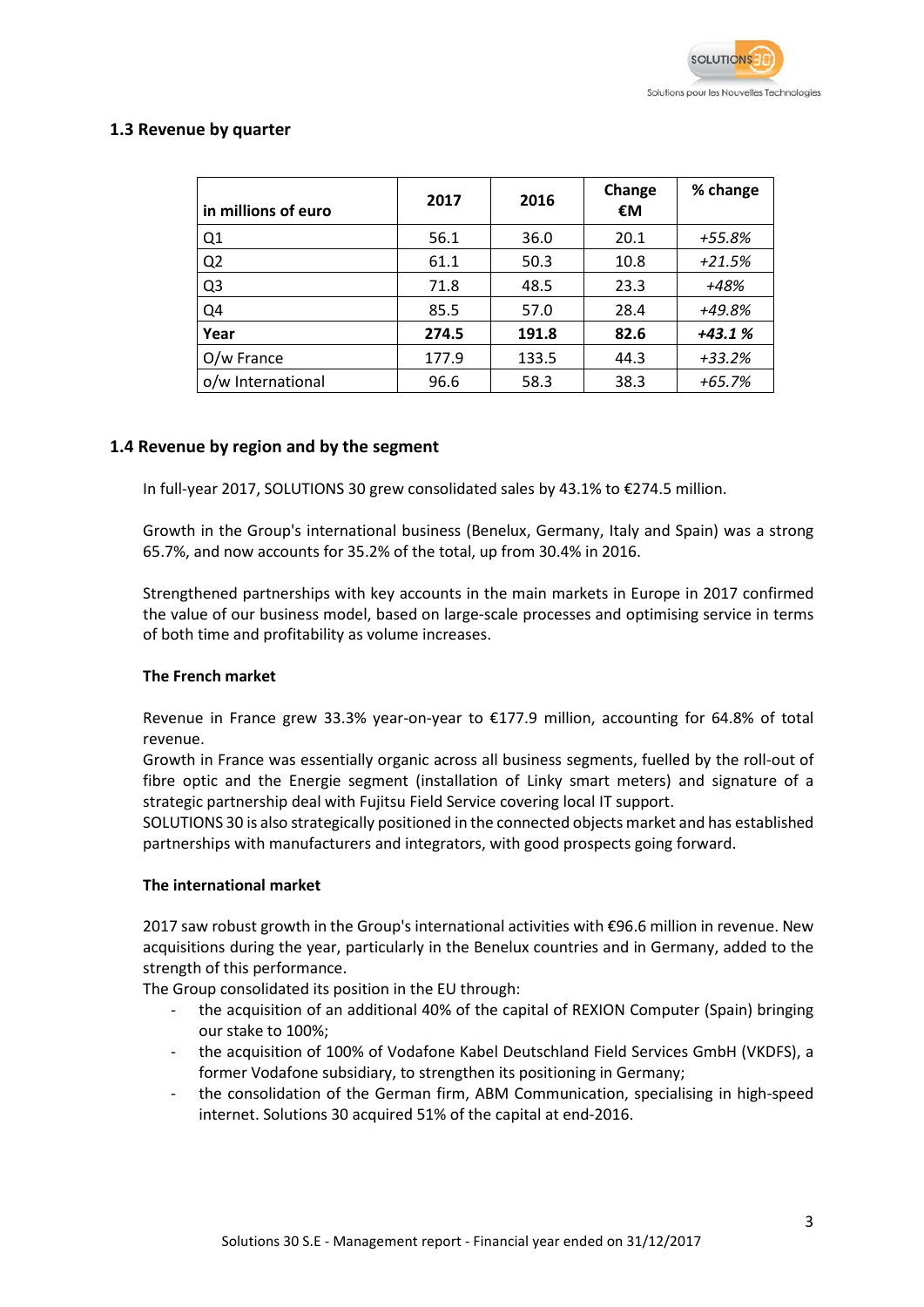

### **1.5 Operating profitability**

Adjusted EBITDA (see note 8.15 to the consolidated financial statements) came out at €25.5 million, up 47.4% on 2016 and representing 9.3% of revenue.

After a first half which saw the rapid growth in Linky smart meter installations and fibre optic weigh on margins, activity in the second half returned to cruising speed and margins improved.

Net amortisation expense and recurring provisions amounted to  $E(4.7)$  million.

Adjusted EBIT (before amortisation of intangible assets and non-recurring items) came out at €20.7 million, up 46.8%.

Amortisation of customer relations had an impact of  $E(3.9)$  million in 2017, compared with  $E(2.3)$ million in 2016.

Non-recurring profit/(loss) totalled €0.7 million in 2017, from €0.3 million in 2016.

Net finance costs were €(1.6) million, in line with the company's medium-/long-term debt level, overdrafts and factoring.

Impairment of goodwill totalled  $\epsilon$ (1.7) million in 2017, from  $\epsilon$ (1.5) million in 2016.

Profit/(loss) for the consolidated entity totalled €12.1 million. Net income, Group share was €12.5 million, up 50.5% from €8.3 million in 2016.

### **1.6 Sound financial structure**

At 31 December 2017, the Group had €59.7 million in total equity (€35.8 million at end-2016).

The Group's gross cash position was €28.3 million at end-2017 (€22.0 million at end-2016) for €49.3 million in gross financial debt, including €12.3 million in cash credit, compared with €42.6 million at end-2016.

Net debt stood at €20.8 million at end-2017, from €20.6 million at end-2016, reflecting the pace of acquisitions during the period.

The interest coverage ratio was  $8 \times at 31$  December 2017, highlighting the leeway available to SOLUTIONS 30 to pursue its external growth strategy in France and in Europe, in a sustained low interest rate environment.

#### **1.7Group scope**

To meet its growing needs across a range of segments, SOLUTIONS 30 formed the following companies:

- o TELIMA Relève IDF, on 24 January 2017
- o TELIMA Networks & Services, on 24 January 2017,
- o TELIMA Distributed Services, on 4 August 2017,
- o TELIMA RELEVE GRAND EST on 26 September 2017,
- o SMARTFIX30 France on 10 November 2017.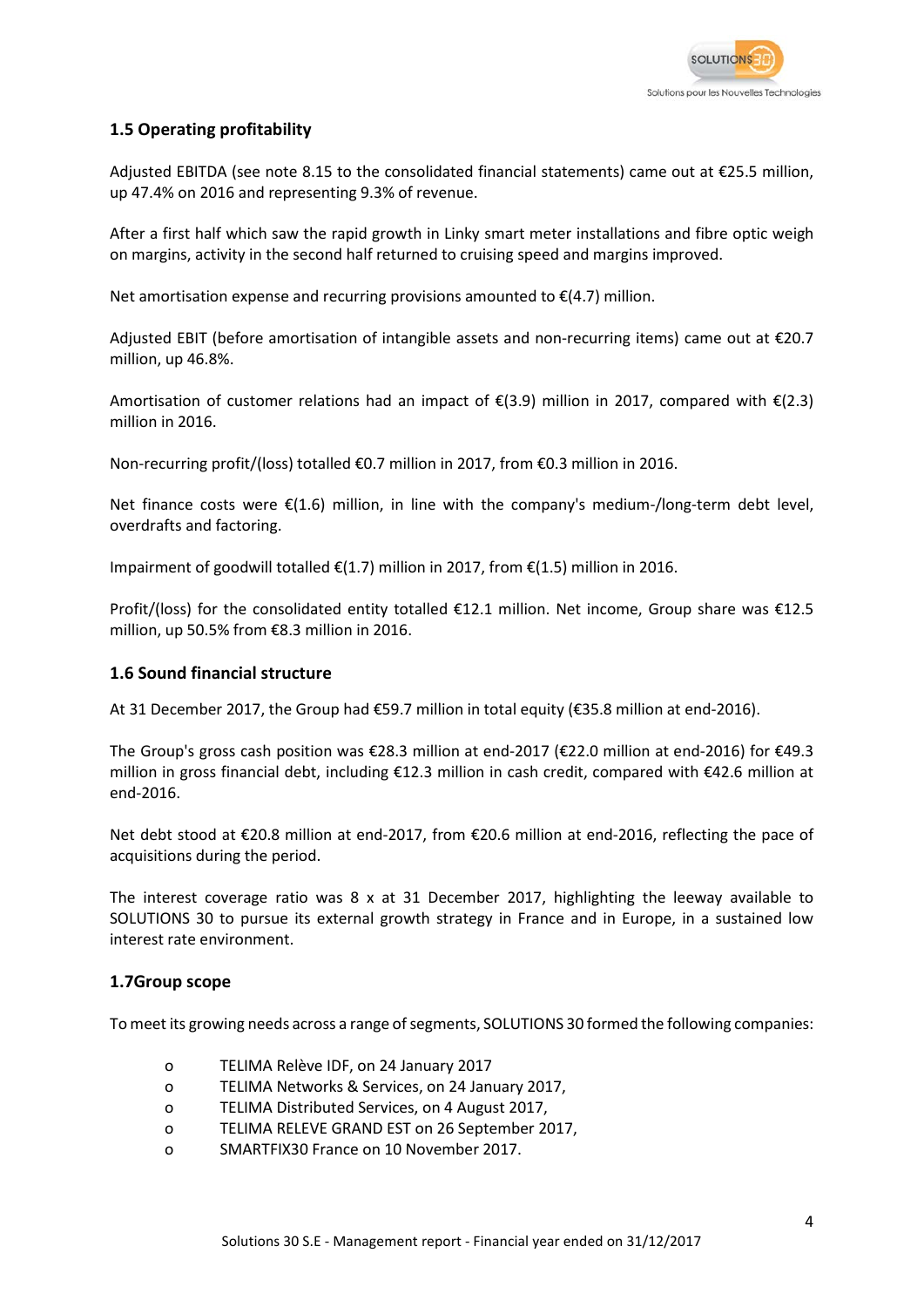

TELIMA Paris was closed on 1 September 2017, without liquidation of assets, pursuant to Article 1844- 5 -3 of the French Civil Code.

#### **Acquisitions**

The Group made acquisitions to deepen its footprint in its various markets. During the 2017 financial year, Solutions 30 completed:

- the acquisition of 48% of CPCP Télécom in France to boost market share in fibre optics and telecoms;
- the acquisition of an additional 40% of the capital of REXION Computer (Spain) bringing our stake to 100%;
- the acquisition of 100% of Vodafone Kabel Deutschland Field Services, a former Vodafone subsidiary, to strengthen its positioning in Germany;
- the consolidation of Fujitsu field services for IT support in France.

These acquisitions during the 2017 financial year amounted to a total of  $\epsilon$ 10 million.

ABM Communication GmbH formed a subsidiary in Greece on 18 April 2017, VoCo Single Member PC.

Five shares in the Spanish company AUTRONIC were sold to the minority shareholder on 23 May 2017.

40% of the share capital of TELIMA PIEMONTE was sold to SOLUTIONS 30 ITALIA on 22 June 2017, giving it full ownership of TELIMA PIEMONTE in Italy.

SOFT SOLUTIONS, a company under Luxembourg law, was formed on 7 December 2017.

On 21 December 2017, the Spanish TELIMA ESPANA was liquidated as it was no longer in operation.

On 29 December 2017 the Belgian companies Telecontracting BVBA and Janssens Network Productions BVBA were merged into Janssens Field Services BVBA.

Also on this date, Telima Holland disposed of 2% of the capital of Connectica Groep BV, reducing its stake to 48%.

The following entities have not been consolidated as they are not material:

| <b>Companies</b>            | <b>Reasons for exclusion</b>                       |
|-----------------------------|----------------------------------------------------|
|                             | Business is not material for the Group (as was the |
| Telima Poland               | case in 2016)                                      |
|                             | Business is not material for the Group (as was the |
| Connectica                  | case in 2016)                                      |
| <b>GNS</b>                  | No significant influence                           |
| Rimiflu                     | No significant influence                           |
| VoCo Single Member PC       | Non-material business (founded in April 2017)      |
|                             | Business is not material for the Group (as was the |
| Solutions 30 Eastern Europe | case in 2016)                                      |
|                             |                                                    |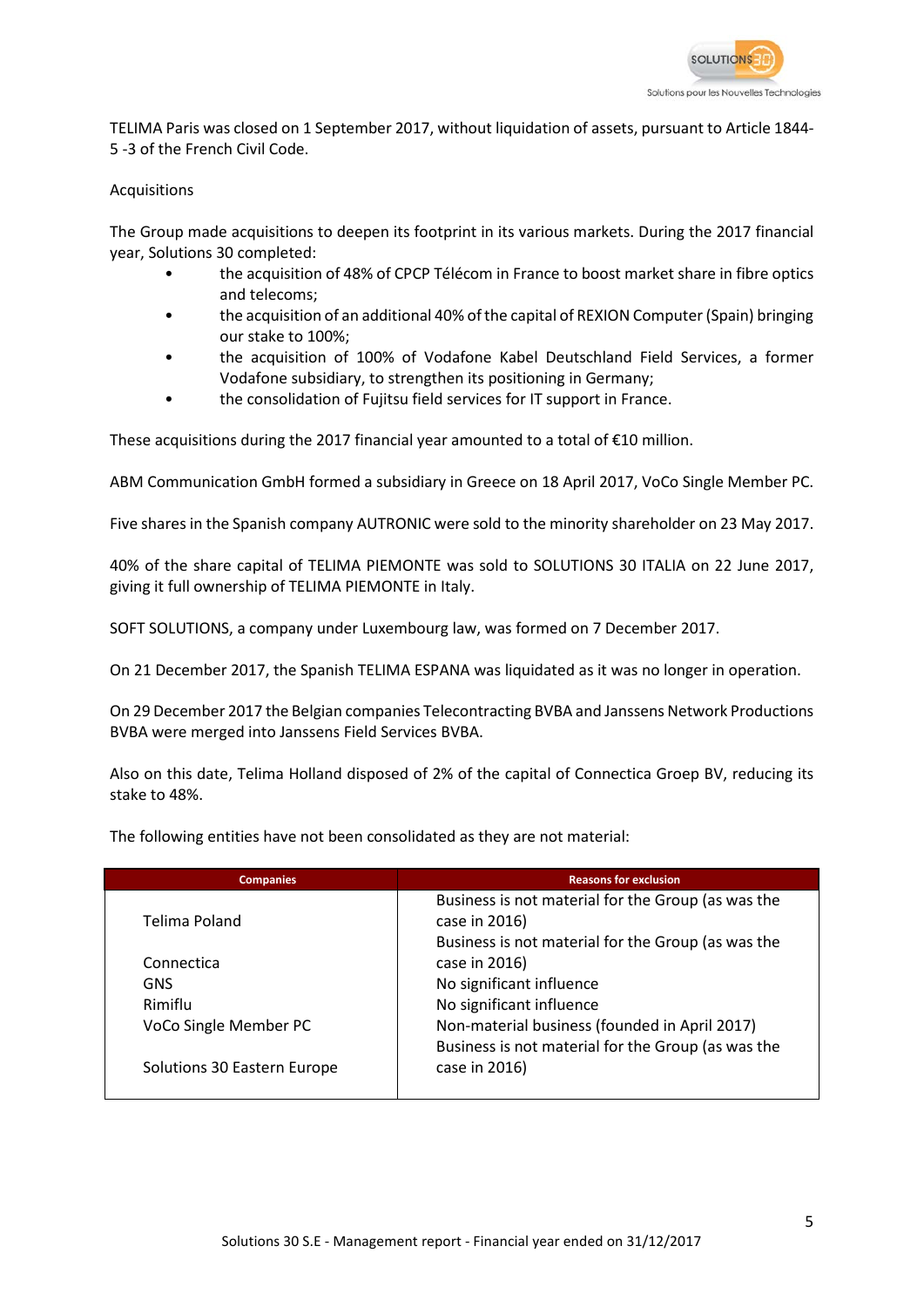

## **2 Legal organisation chart at 31 December 2017 (see 4.2.1 )**

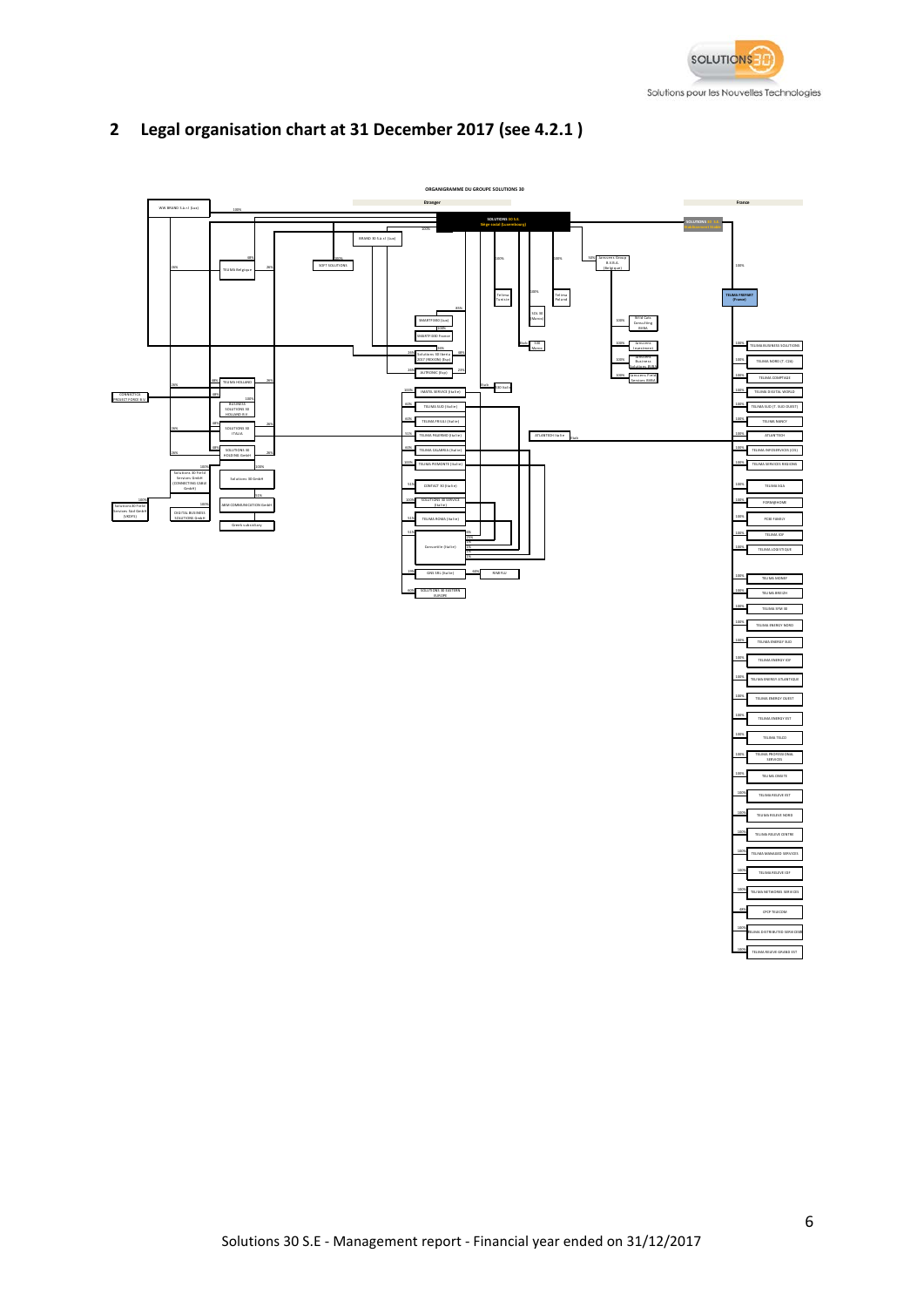

### **3Corporate governance**

#### **3.1 Governance and control bodies in 2017**

The general shareholders' meeting on 19 May 2017:

- renewed the terms of office of Board members, Messrs Jean-Marie Descarpentries, Jean Morisson de la Bassetiere, Francesco Serafini and OSCONSEIL for a period ending at the close of the general meeting called to approve the financial statements for the year ended 31 December 2020,
- appointed Mrs Caroline Tissot and Mr Emmanuel Journe as new member of the Supervisory Board, for a period ending at the close of the general meeting called to approve the financial statements for the year ended 31 December 2020.

The Board of Directors met after the AGM on 19 May 2017 and:

- re-elected Mr Jean-Marie Descarpentries as Chairman of the Supervisory Board, for a term ending at the close of the general meeting called to approve the financial statements for the year ended 31 December 2020,
- re-elected Messrs Gianbeppi Fortis and Karim Rachedi as members of the Executive Board for a term ending at the close of the general meeting called to approve the financial statements for the year ended 31 December 2020,
- re-elected Mr Gianbeppi Fortis as Chairman of the Executive Board for a term ending at the close of the general meeting called to approve the financial statements for the year ended 31 December 2020,

On 30 May 2017, the Supervisory Board:

- recorded the resignation from the board of P2C INVESTISSEMENTS,
- elected Mr Amaury Boilot to replace it for a term ending at the close of the general meeting called to approve the financial statements for the year ended 31 December 2018,

### **3.2. Elections and re-elections to the Supervisory Board proposed to the shareholders' meeting**

Following the death of Mr Emmanuel Journe on 9 November 2017 and the resignation of OS CONSEIL from the Board on 20 December 2017, the Board appointed Messrs Jean-Paul Cottet and Paul Raguin on 18 May 2018, for the time remaining on these terms, namely until the close of the general meeting called to approve the financial statements for the year ended 31 December 2020.

The Executive Board asks the meeting to approve the appointment of Messrs Jean-Paul Cottet and Paul Raguin.

The Executive Board also proposes the appointment of a new member of the Supevisory Board, Mrs Laurench Vanhée, to a vote of the shareholders. We propose a term of three years to run until the close of the general meeting called to approve the financial statements for the year ended 31 December 2020, ending at the same time as the terms of the other Supervisory Board members (as an exception to the four-year term stipulated in the Group's articles of association).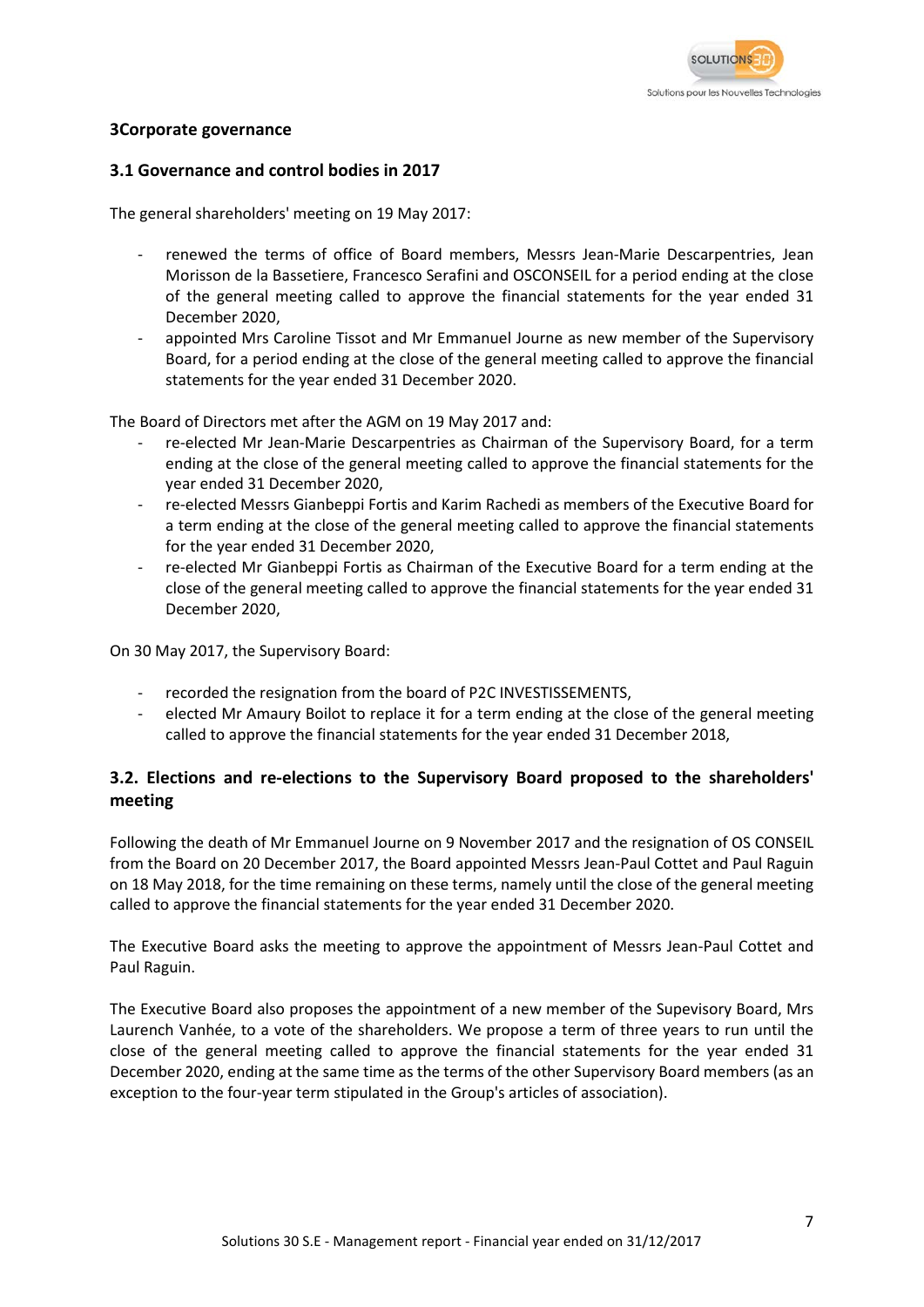

### **3.3 List of corporate offices or positions held by corporate officers in all companies during the financial year ended on 31 December2017**

| Nom et prénom                | Fonction                                   |     | Mandat(s)                                         | Sociétés                                                      |
|------------------------------|--------------------------------------------|-----|---------------------------------------------------|---------------------------------------------------------------|
| Name and first name          | <b>Position</b>                            |     | <b>Mandate</b>                                    | <b>Companies</b>                                              |
|                              |                                            |     | Supervisory Board                                 |                                                               |
| Jean-Marie<br>Descarpentries | of<br>Chairman<br><b>Supervisory Board</b> | the |                                                   |                                                               |
|                              |                                            |     | Director                                          | <b>VIEL et COMPAGNIE</b>                                      |
|                              |                                            |     | Director                                          | <b>COMPAGNIE FINANCIERE</b>                                   |
|                              |                                            |     |                                                   | <b>TRADITION (Switzerland)</b>                                |
|                              |                                            |     | Honorary Chairman                                 | FNEGE (French Foundation for                                  |
|                              |                                            |     |                                                   | Management Education)<br>l'Observatoire de l'Immatériel       |
|                              |                                            |     | Honorary Chairman<br>Chairman of the              | <b>METALVALUE SAS</b>                                         |
|                              |                                            |     | Supervisory Board                                 |                                                               |
|                              |                                            |     | <b>Managing Director</b>                          | <b>Fondation Philippe Descarpentries</b>                      |
| Jean Morisson de la          | Member<br>οf                               | the |                                                   |                                                               |
| <b>Bassetiere</b>            | Supervisory Board                          |     |                                                   |                                                               |
|                              |                                            |     | Manager                                           | SCI du Château de Saumery                                     |
| Francesco Serafini           | Member<br>of                               | the |                                                   |                                                               |
|                              | Supervisory Board                          |     | Vice chairman of the                              |                                                               |
|                              |                                            |     | board                                             | MPHASIS (India)                                               |
|                              |                                            |     | <b>Executive Vice President</b>                   | Hewlett-Packard                                               |
|                              |                                            |     | Vice chairman of the                              | HarbourSpot Ltd                                               |
|                              |                                            |     | board                                             |                                                               |
| Alexander Sator              | Member<br>of                               | the |                                                   |                                                               |
|                              | <b>Supervisory Board</b>                   |     |                                                   |                                                               |
|                              |                                            |     | Chairman<br>Non-executive board                   | SendR SE<br>Satkirit Ltd                                      |
|                              |                                            |     | member                                            |                                                               |
|                              |                                            |     | Chairman                                          | Reverse Retail GmbH                                           |
|                              |                                            |     | Non-executive board<br>member                     | <b>DGT Future Fund</b>                                        |
|                              |                                            |     | <b>Managing Director</b>                          | Sapfi Kapital Management GmbH                                 |
|                              |                                            |     | <b>Managing Director</b>                          | Norbit SA / GmbH                                              |
|                              |                                            |     | <b>CEO</b>                                        | 1nce GmbH                                                     |
| Caroline Tissot              | Member<br>of                               | the |                                                   |                                                               |
|                              | <b>Supervisory Board</b>                   |     |                                                   |                                                               |
| <b>Executive board</b>       |                                            |     |                                                   |                                                               |
| Gianbeppi Fortis             | of<br>Chairman                             | the |                                                   |                                                               |
|                              | <b>Executive Committee</b>                 |     |                                                   |                                                               |
|                              |                                            |     | Manager                                           | GIAS                                                          |
|                              |                                            |     | Chairman                                          | TELIMA BUSINESS SOLUTIONS SAS<br>TELIMA PROFESSIONAL SERVICES |
|                              |                                            |     | Representative of Telima<br>Frépart, which is the |                                                               |
|                              |                                            |     | Chairman                                          |                                                               |
|                              |                                            |     |                                                   |                                                               |
|                              |                                            |     | Managing director                                 | DIGITAL BUSINESS SOLUTIONS                                    |
|                              |                                            |     |                                                   | GmbH                                                          |
|                              |                                            |     | Managing director                                 | SOLUTIONS30 GmbH                                              |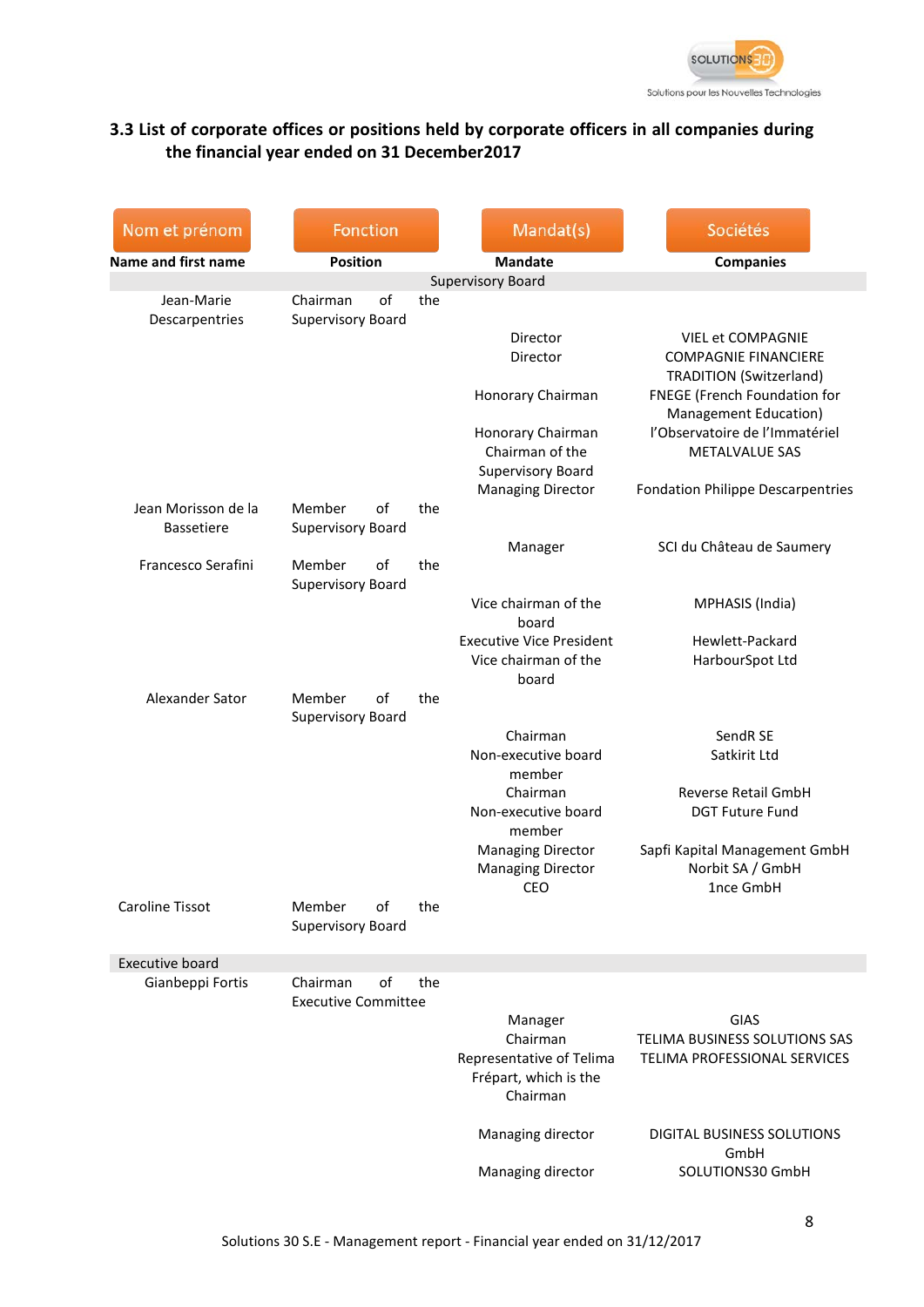

Solutions pour les Nouvelles Technologies

|                |                     |       | Managing director                                                | SOLUTIONS30 COMMUNICATION<br><b>GMBH</b> |
|----------------|---------------------|-------|------------------------------------------------------------------|------------------------------------------|
|                |                     |       | Managing director                                                | Solutions30 Field Services Süd<br>GmbH   |
|                |                     |       | Director                                                         | AUTRONIC COMUNICACIONES SL               |
|                |                     |       | Manager                                                          | <b>BRAND 30</b>                          |
|                |                     |       | Manager                                                          | <b>WWBRAND</b>                           |
|                |                     |       | Director, Chairman of                                            | SMARTFIX30                               |
|                |                     |       | the Board of Directors                                           |                                          |
|                |                     |       | Joint Manager                                                    | <b>TELIMA FREPART</b>                    |
|                |                     |       | of<br>Representative                                             | <b>TELIMA HOLLAND</b>                    |
|                |                     |       | SOLUTIONS 30, which is a                                         |                                          |
|                |                     |       | board member                                                     |                                          |
|                |                     |       | Representative<br>of                                             | <b>BUSINESS SOLUTIONS 30 HOLLAND</b>     |
|                |                     |       | SOLUTIONS 30, which is a                                         | B.V.                                     |
|                |                     |       | board member                                                     |                                          |
|                |                     |       | Director                                                         | SOLUTIONS 30 ITALIA SRL                  |
|                |                     |       | Representative                                                   |                                          |
|                |                     |       | of                                                               | <b>TELIMA BELGIQUE</b>                   |
|                |                     |       | SOLUTIONS 30, which is                                           |                                          |
|                |                     |       | manager                                                          |                                          |
|                |                     |       | of<br>Representative                                             | JANSSENS GROUP B.V.B.A.                  |
|                |                     |       | SOLUTIONS 30, which is a                                         |                                          |
|                |                     |       | board member                                                     |                                          |
|                |                     |       | Director, Chairman of the                                        | IMMCONCEPT MANAGEMENT                    |
|                |                     |       | <b>Board of Directors</b>                                        |                                          |
|                |                     |       | Manager                                                          | SOFT SOLUTIONS                           |
|                |                     |       | Manager                                                          | <b>TELIMA POLAND</b>                     |
|                |                     |       | Director                                                         | SKILL AND YOU                            |
|                |                     |       | Director                                                         | RETELIT spa                              |
|                |                     |       | Director                                                         | 1nce GmbH                                |
| Karim Rachedi  | Executive<br>member | Board |                                                                  |                                          |
|                |                     |       | Representative<br>οf<br>SOLUTIONS 30, which is a<br>board member | JANSSENS GROUP B.V.B.A.                  |
|                |                     |       | Director                                                         |                                          |
|                |                     |       | Director                                                         | SMARTFIX30                               |
|                |                     |       | Member<br>of<br>the                                              | <b>IMMCONCEPT MANAGEMENT</b>             |
|                |                     |       | Supervisory Board                                                | <b>ELECTRO HOLDING</b>                   |
|                |                     |       | Chairman                                                         | <b>SMART ADVICE</b>                      |
| Olivier Raguin | Executive           | Board |                                                                  |                                          |
|                | member              |       | Director<br>Member of the Supervisory ELECTRO HOLDING<br>Board   | <b>KOALA Groupe</b>                      |
| Amaury Boilot  | Executive           | Board |                                                                  |                                          |
|                | member              |       |                                                                  |                                          |
|                |                     |       | Chairman                                                         | <b>TELIMA MONEY</b>                      |
|                |                     |       | Manager TELIMA RELEVE CENTRE<br>Manager TELIMA RELEVE IDF        |                                          |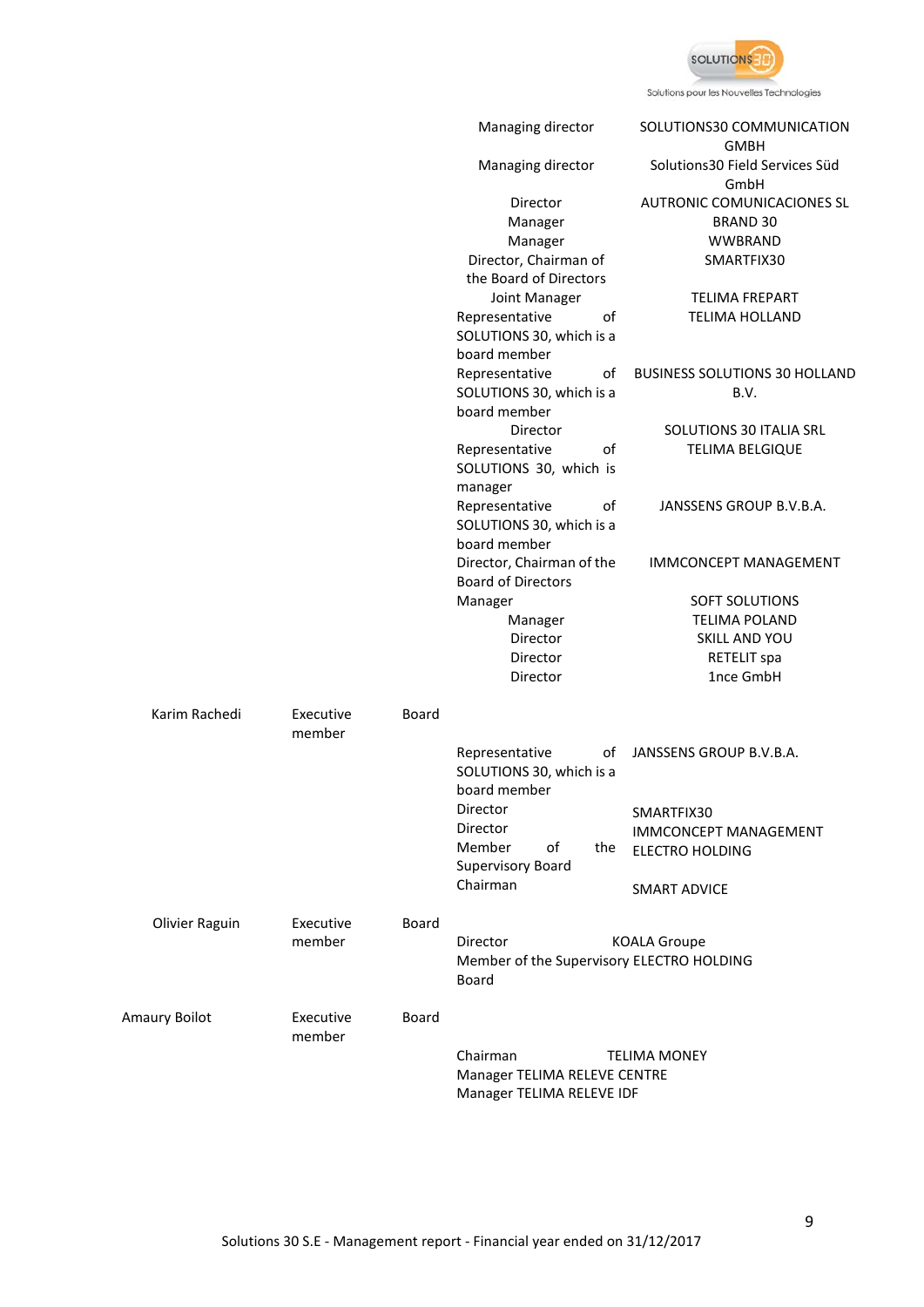

### **3.4 Compensation paid to directors and members of the executive bodies**

Compensation paid in respect of 2017 to directors and members of governance bodies for their duties as corporate officers and under their employment contracts amounted to €937 K.

There are no pension commitments to directors and members of governance bodies. No loans or advances were granted to management or supervisory bodies.

### **3.5 Statutory auditor**

Statutory auditor: GRANT THORNTON LUX AUDIT SA, with its registered office at 89A Pafebruch,L-8303 CAPELLEN LUXEMBOURG.

GRANT THORNTON LUX AUDIT SA was reappointed as statutory auditor by the general meeting of shareholders on 19 May 2017 for a term ending at the close of the general meeting called to approve the financial statements for the year ended 31 December 2017.

The reappointment of the statutory auditor, for a term expiring at the end of the general meeting called to approve the financial statements for the year ending 31 December 2018, is submitted to the general meeting of 18 May 2018.

### **4 SOLUTIONS 30 2017 activity and results**

#### **4.1 The company's business**

SOLUTIONS 30 is the parent company and head of the Group. It designs and develops new services and procedures for customers and provides all support functions for the other companies in the Group, including IT, finance, control, legal and operational management (development of IT tools and optimisation management systems).

SOLUTIONS 30 devises and implements our commercial strategy to promote organic growth in the countries in which the Group operates. It manages technology intelligence to stay abreast of developments and give crucial insight into our fast-changing environment and investigates acquisition opportunities for the company and Group subsidiaries.

### **4.1.1 Highlights of the 2017 financial year**

#### **Changes in share capital**

Capital transactions are covered in section 7.3 below.

#### **New company formations:**

Section 1.7 above gives the list of companies formed during the financial year.

#### **Acquisitions**

Acquisitions are covered in section 1.7 above.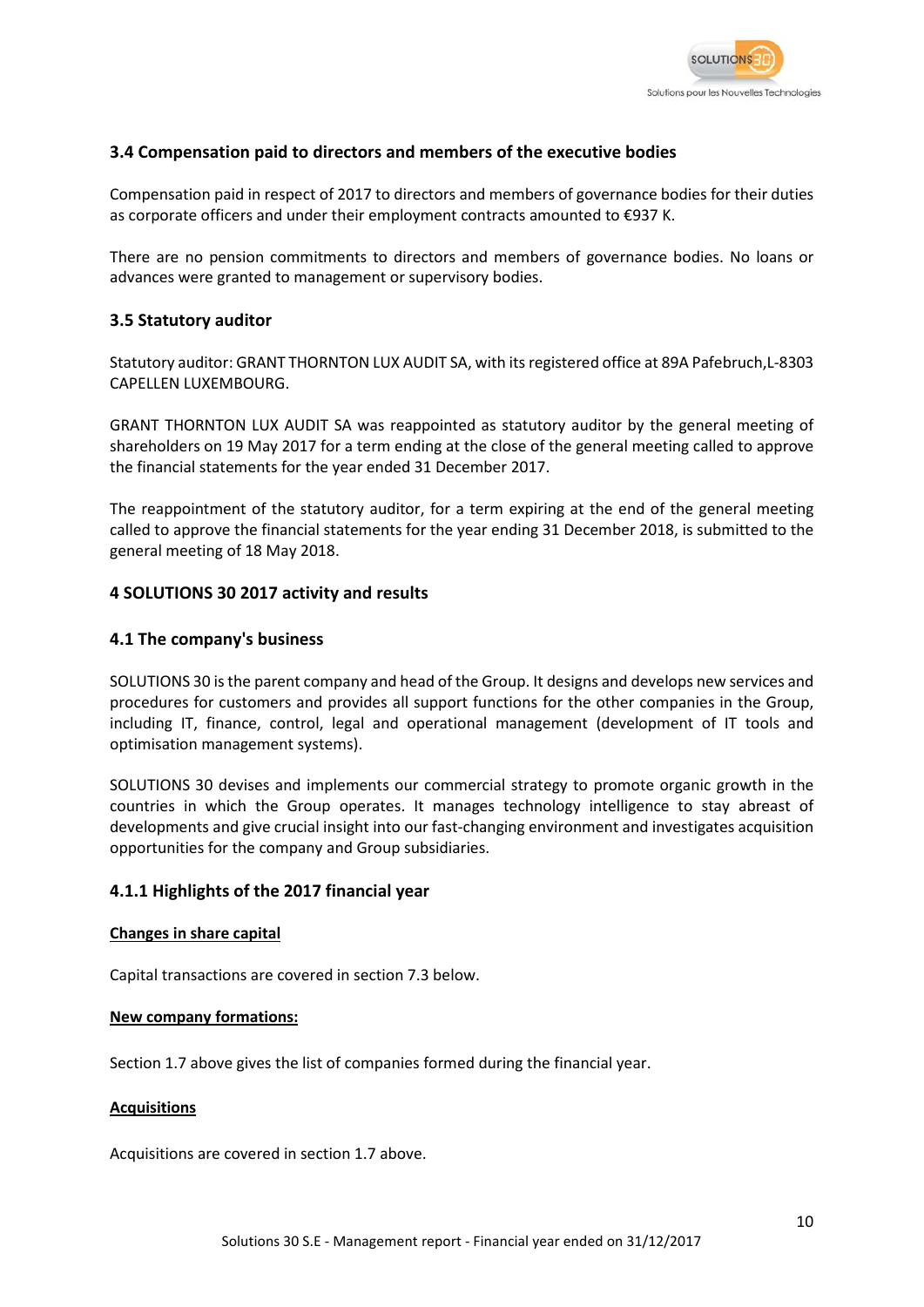

The Group restructured the business in Germany by increasing the capital of SOLUTIONS 30 COMMUNICATION GMBH through the following contributions in kind:

- o tendering the shares in Solutions 30 GmbH held by Solutions 30 SE, Brand 30 and WW Brand to SOLUTIONS 30 COMMUNICATION GMBH.
- o tendering the shares in Solutions 30 Field Services (formerly called Connecting Cable GmbH) held by Solutions 30 SE, Brand 30 and WW Brand to SOLUTIONS 30 COMMUNICATION GMBH.

### **4.1.2 Research and development**

No specific research and development expenses were incurred during the year ended 31 December 2017.

SOLUTIONS 30 went ahead with developing our IT system to continue to deliver on the company's performance.

### **4.1.3 Significant events after the 2017 balance sheet date**

Using the powers granted to it by Article 7.1 of the Company's articles of association, the Board of Directors decided on 31 January 2018 to increase the share capital by €176,484.48, raising it from €12,155,219.64 to €12,331,704.12, through the issue of 346,048 new shares at a par value of €0.51, with a total share premium of €1,893,577.82.

In March 2018, we signed a major contract with DXC Technology to outsource all DXC's local IT support activities in Italy to Solutions 30.

#### **4.1.4 Outlook**

Our outlook for 2018 is:

- continued growth, maintaining our forecast for sustained double-digit profitable growth;
- continued and controlled external growth;
- continued expansion in the international market, giving priority to Belgium, Germany and Italy.

Progress towards reaching these targets will be centred around three growth drivers, namely:

- roll-out of digital technologies and strong growth in connected objects;
- international expansion;
- consolidation of our market through external growth.

### **4.2 Subsidiaries and equity interests**

SOLUTIONS 30 operates through a network of subsidiaries in France and in six other European countries.

These companies were formed or acquired over a period of 12 years and practically all are entirely owned by SOLUTIONS 30.

#### **4.2.1 Breakdown of equity interests**

At 31 December 2017, SOLUTIONS 30 directly or indirectly controlled the following subsidiaries: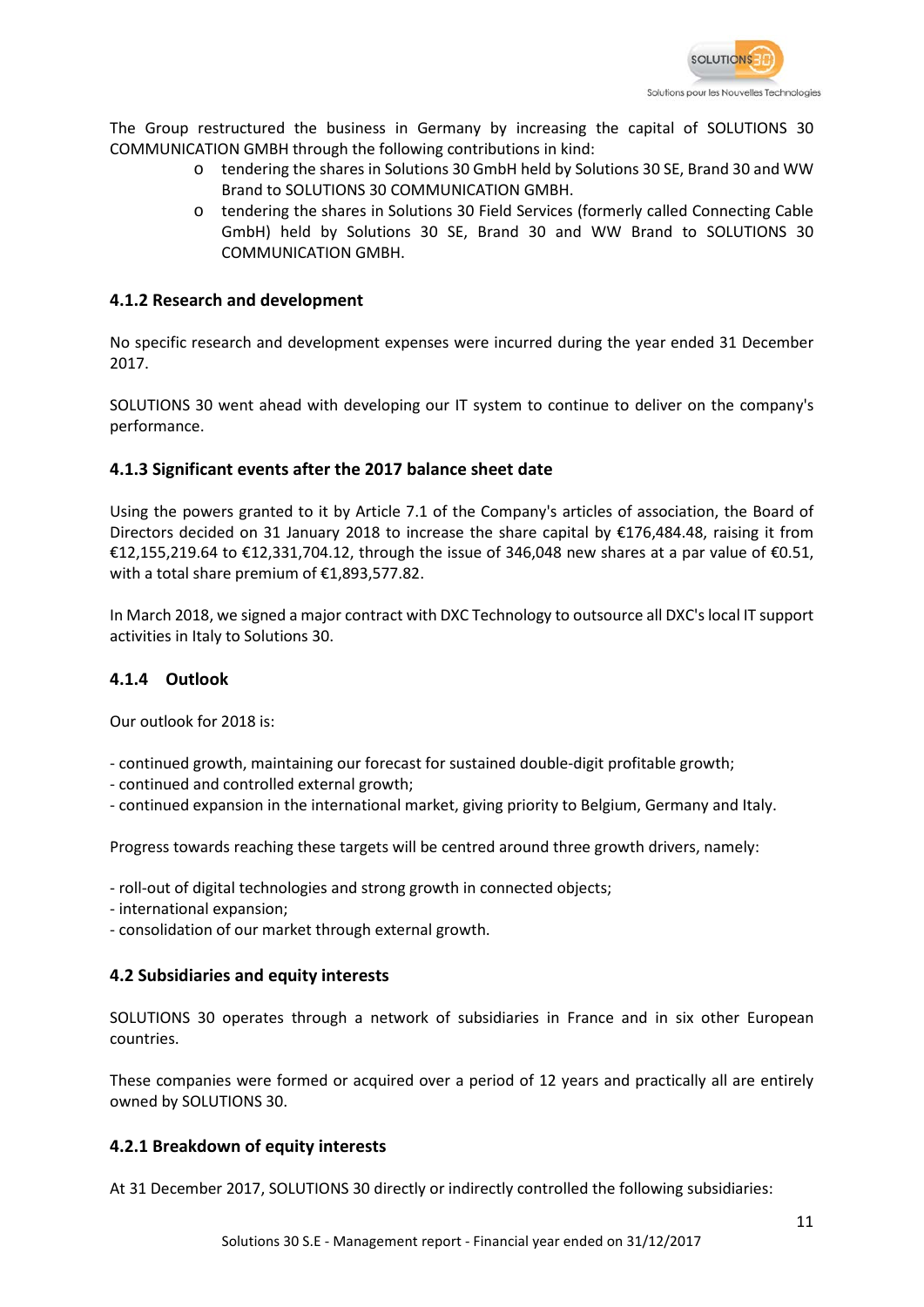

France

TELIMA FREPART (100%) FORM@HOME (100%) TELIMA TELCO (100%) TELIMA BUSINESS SOLUTIONS (100%) TELIMA BREIZH (100%) TELIMA COMPTAGE (100%) TELIMA NORD (100%) TELIMA DIGITAL WORLD (100%) TELIMA ENERGY NORD (100%) TELIMA ENERGY SUD (100%) TELIMA ENERGY IDF (100%) TELIMA ENERGY ATLANTIQUE (100%) TELIMA ENERGY OUEST (100%) TELIMA ENERGY EST (100%) TELIMA ILE DE FRANCE (100%) TELIMA INFOSERVICES (100%) TELIMA LOGISTIQUE (100%) TELIMA MONEY (100%) TELIMA NANCY (100%) TELIMA ONSITE (100%) TELIMA PROFESSIONAL SERVICES (100%) TELIMA SERVICES REGIONS (100%) TELIMA SGA (100%) TELIMA SUD (100%) PC30 FAMILY (100%) TELIMA SFM 30 (100%) ATLAN'TECH (100%) TELIMA RELEVE CENTRE (100%) TELIMA RELEVE EST (100%) TELIMA RELEVE NORD (100%) TELIMA RELEVE IDF (100%) TELIMA NETWORKS & SERVICES (100%) TELIMA DISTRIBUTED SERVICES (100%) TELIMA RELEVE GRAND EST (100%) CPCP TELECOM (48%) TELIMA MANAGED SERVICES (100%) SMARTFIX30 FRANCE (85%)

#### International

TELIMA BELGIQUE (100%) JANSSENS GROUP (50%) JANSSENS FIELD SERVICES (50%) JANSSENS BUSINESS SOLUTIONS (50%)

WILD CATS CONSULTING (50%) JANSSENS INVESTMENT SERVICES (50%) TELIMA TUNISIE (99.99%) SOL 30 MAROC (100%) TELIMA POLAND (100%) SMARTFIX 30 (85%) SOFT SOLUTIONS (100%) BRAND 30 (100%)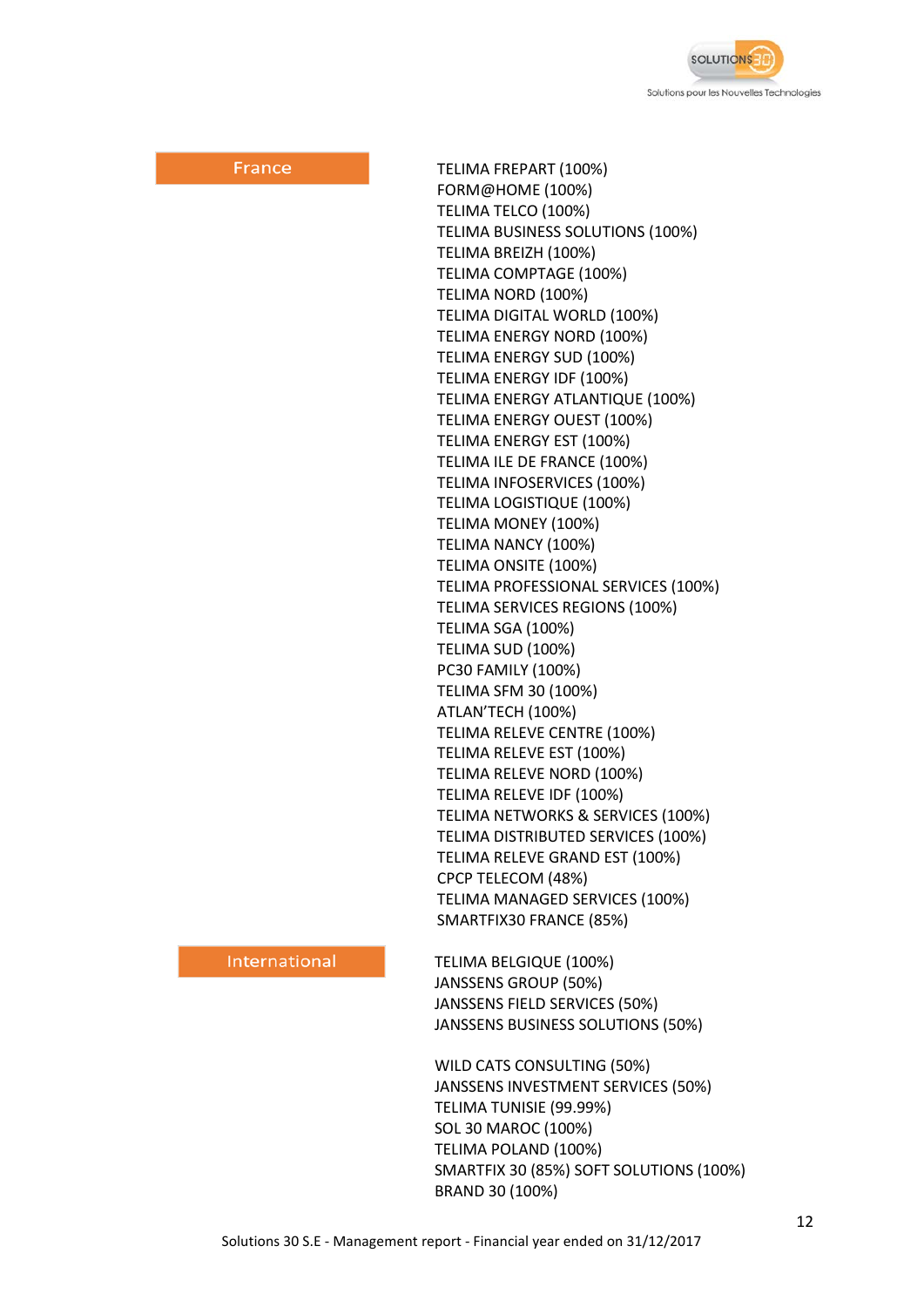

WW BRAND (100%) SOLUTIONS 30 HOLDING GmbH (100%) SOLUTIONS 30 FIELD SERVICES GMBH (100%) SOLUTIONS 30 FIELD SERVICES SÜD (100%) SOLUTIONS 30 GmbH (100%) ABM COMMUNICATION GmbH (51%) DIGITAL BUSINESS SOLUTIONS GmbH (100%) SOLUTIONS 30 IBERIA 2017 (100%) AUTRONIC COMMUNICACIONES (49%) TELIMA HOLLAND B.V (100%) BUSINESS SOLUTIONS 30 HOLLAND B.V. (100%) SOLUTIONS30 ITALIA (100%) IMATEL SERVICE (100%) TELIMA SUD (60%) TELIMA FRIULI (60%) TELIMA PALERMO (51%) TELIMA CALABRIA (60%) TELIMA PIEMONTE (100%) GNS SRL (19%) SOLUTIONS30 SERVICE (100%) TELIMA ROMA (51%) CONSORTILE (51%) CONTACT 30 (51%) CONNECTICA GROEP B.V. (48%) RIMIFLU (11.4%) SOLUTIONS 30 EASTERN EUROPE (60%)

### **4.2.2 Subsidiaries' activity and results**

Results for subsidiaries are presented in section 5.2.2 of this report.

### **4.2.3 SOLUTIONS 30 Results and appropriation of earnings**

2017 was the company's 14th financial year.

### **4.2.4 Balance sheet**

• ASSETS

#### Non-current assets

Non-current assets amount to €29,204,703 net, as against €25,316,905 net in the prior year.

Intangible assets totalled €7,545,160, from €4,373,989 in the 2016 financial year.

Tangible assets totalled €1,330,413, from €1,246,528 in the 2016 financial year.

Long-term assets amounted to €20,329,130, from €19,696,388 in the prior year.

#### Circulating assets:

Circulating assets were  $\epsilon$ 341,503,574, from  $\epsilon$ 120,243,725 in the prior year, and comprised: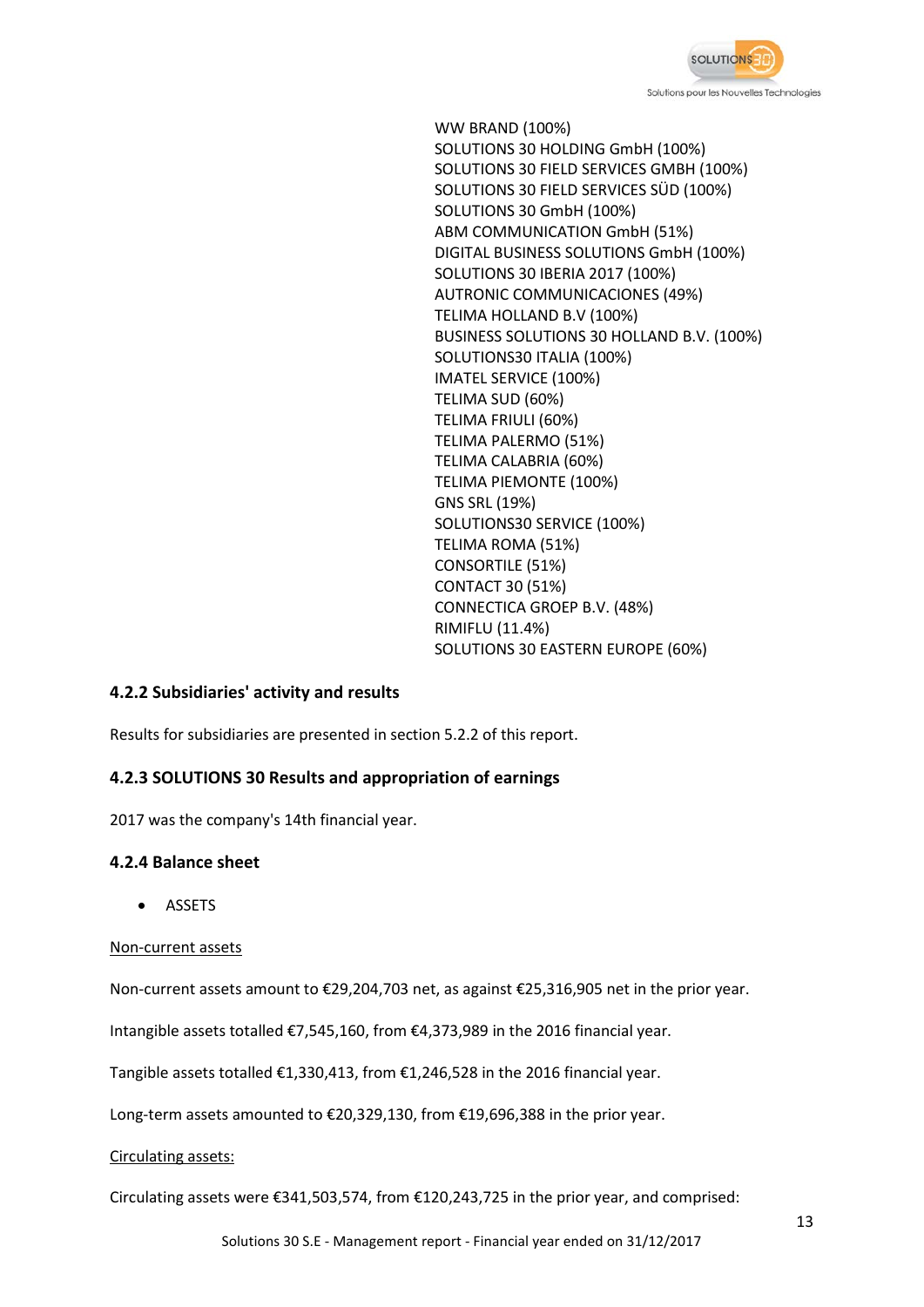

- €648,226 under "Goods", unchanged from 2016.
- A net amount of €27,544,355 under "Trade and other receivables" , compared with €35,858,820 one year earlier.
- "Receivables from associates" for  $E$ 253,358,317 ( $E$ 63,524,152 in the prior year).
- "Other receivables" amounted to €22,014,991, from €8,088,309 in the prior year.
- €35,969,319 in "Cash and current investments", from €12,124,177 one year earlier.
- "Accruals" totalled  $\epsilon$ 290,815, from  $\epsilon$ 229,576 in the prior year.
	- **LIABILITIES**

The Company had a total of €49,786,764 in equity at 31 December 2017, up from €30,634,149 at 31 December 2016.

Provisions came out at €549,010, from €991,312 in 2016, primarily for the risks identified by executive management and assessed on the balance sheet date.

Debt totalled €320,665,733, from €114,140,147 in the prior year.

Bank borrowings and other liabilities to banks amounted to €48,130,389, as against €31,748,027 one year earlier.

Trade payables came out at €7,834,423, from €2,256,917 in the prior year.

Liabilities to associates totalled €262,183,776 (€78,714,793 in the 2016 financial year).

Liabilities in respect of taxes and wages and salaries were €1,132,230, down slightly from €1,210,949 one year earlier.

#### **4.2.5 Income statement**

The income statement shows the key figures for the financial year:

#### Revenue:

The Group posted revenue of €190,630,626, up from €137,426,397 in the prior year. The majority of our revenue is generated by the sale of services.

#### Expenses:

Purchases and external charges, net of changes in inventories, amounted to €178,176,796 (€129,810,880 in 2016).

Wages and salaries totalled €6,525,393 (€4,098,191 in 2016).

Social insurance costs were €1,737,119 (€1,391,965 in 2016).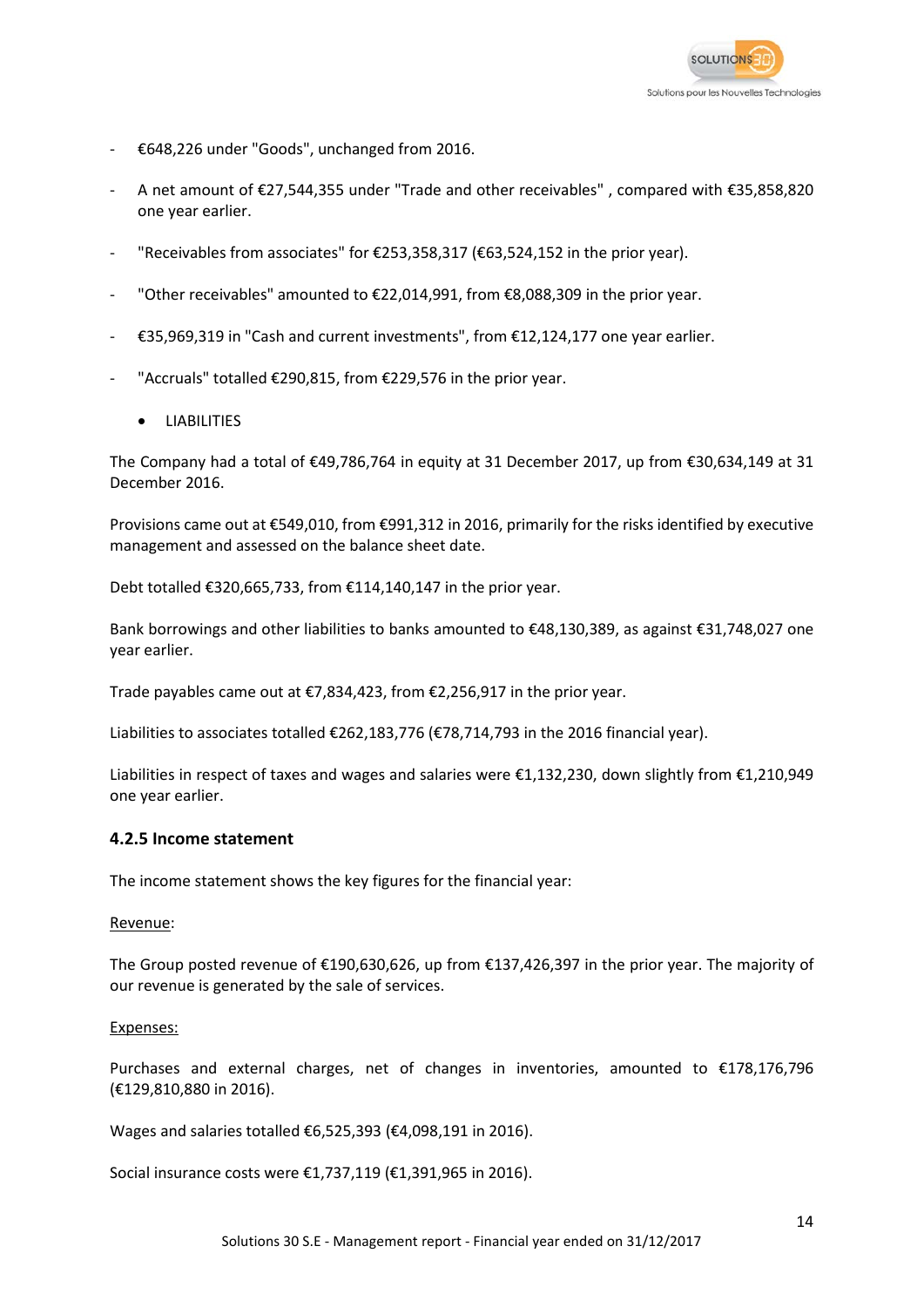

Other operating expenses came out at  $\epsilon$ 4,737,351, from  $\epsilon$ 1,968,850 in the prior year.

The income statement shows a net profit of €7,300,179 in 2017, up from €6,505,416 in 2016.

### **4.2.6 Proposed appropriation of earnings**

We ask you to approve the financial statements (balance sheet, income statement and notes) as presented to you, which show a profit for the year of €7,300,179.01.

We propose to allocate this profit of €7,300,179.01 as follows: €190,704.09 to the legal reserve and the remaining €7,109,474.92 to "Retained earnings", as per the third resolution for a vote by the meeting.

### **4.2.7 Dividend distribution**

No dividend was paid in respect of the last three financial years.

### **4.2.8 Non tax-deductible expenses**

€357,756 in expenses was added back for the established company in France. This amount breaks down as:

- C3S: €114,187
- Construction scheme Employer's contribution (PEEC): €101,103
- TVS (company car tax): €832
- Various fines: €54,533
- Non-deductible provisions €760,903

#### **4.2.9 Payment terms information**

SOLUTIONS 30's liabilities to external suppliers at the end of the 2017 financial year were €7,834 K (€2,257 K at end-2016).

Liabilities to suppliers by due date break down as follows:

| K euros                | Book balance at<br>31 December | Liabilities due in 1<br>month | Liabilities due in 2<br>months | Liabilities due in 3<br>months or more |
|------------------------|--------------------------------|-------------------------------|--------------------------------|----------------------------------------|
| 2017 financial<br>vear | €7,834 K                       | €3,486 K                      | 899                            | 3.449                                  |
| 2016 financial<br>vear | €2,257 K                       | €865 K                        | €905 K                         | €487 K                                 |

Supplier payment terms were 112 days in 2017, compared with 86 days during the prior year. Customer payment terms were 52 days, compared with 82 days in the prior year.

Due dates do not include intra-group transactions reported on the line, Liabilities to associates.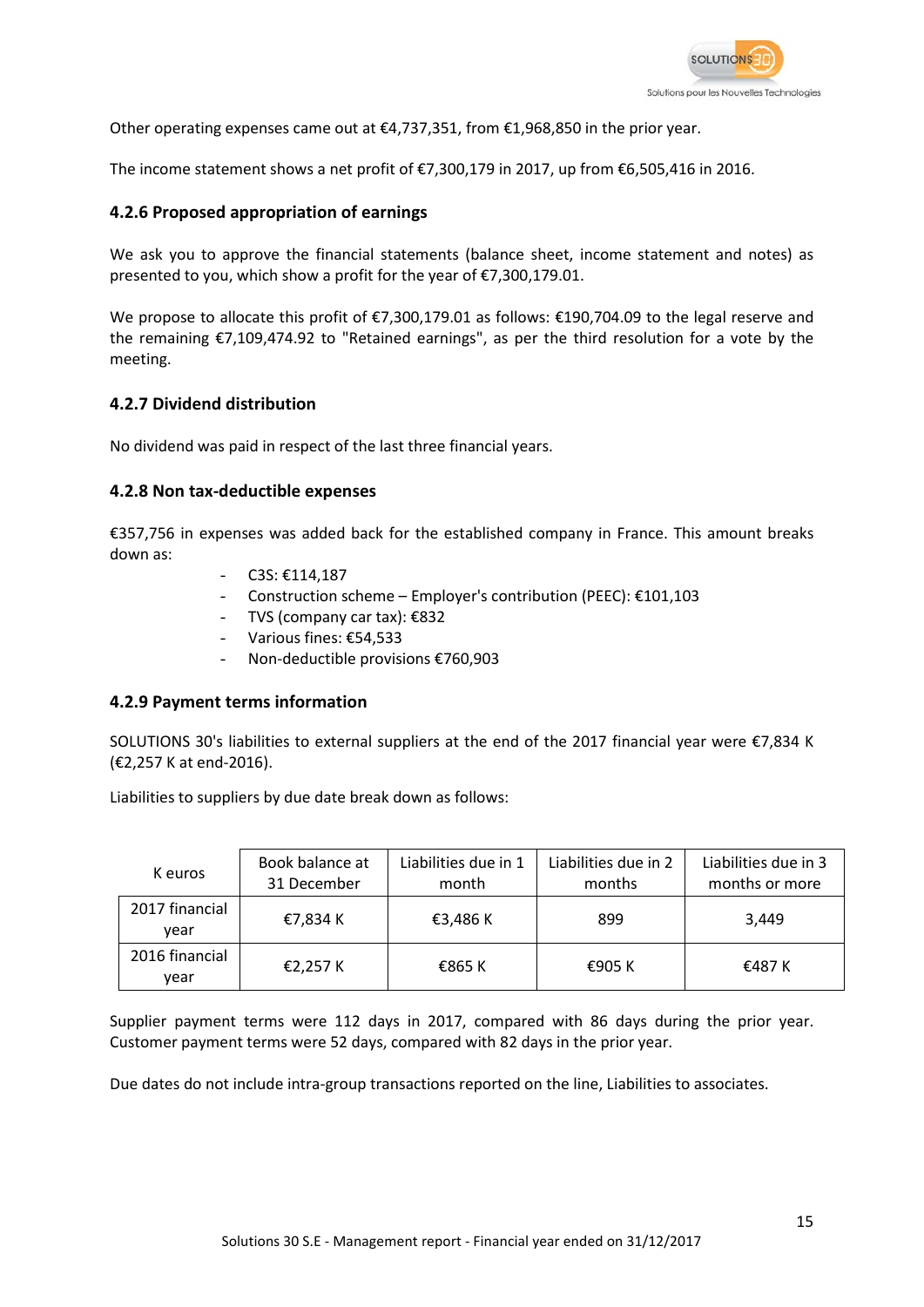

### **4.3 – Five-year financial summary**

#### **SOLUTIONS 30 income and other key figures during the last five years**

| <b>TYPE</b>                                                                                                                              | <b>FINANCIAL</b><br><b>YEAR</b><br>31/12/2013 | <b>FINANCIAL</b><br><b>YEAR</b><br>31/12/2014 | <b>FINANCIAL</b><br><b>YEAR</b><br>31/12/2015 | <b>FINANCIAL</b><br><b>YEAR</b><br>31/12/2016 | <b>FINANCIAL</b><br><b>YEAR</b><br>31/12/2017 |
|------------------------------------------------------------------------------------------------------------------------------------------|-----------------------------------------------|-----------------------------------------------|-----------------------------------------------|-----------------------------------------------|-----------------------------------------------|
| 1. Capital at end of year                                                                                                                |                                               |                                               |                                               |                                               |                                               |
| Share<br>capital                                                                                                                         | 4,971,808<br>4,971,808                        | 4,971,808<br>4,971,808                        | 7,645, 467<br>10,113,956                      | 10,424,663,<br>20,440,516                     | 12,155,220<br>23,833,764                      |
| Existing common shares<br>Existing preferential dividend shares (without<br>voting<br>rights)                                            | 460,052                                       | 635,052                                       | 1,657,724                                     | 3,520,710                                     | 346,048                                       |
| Maximum number of shares to be created in the<br>future:                                                                                 |                                               |                                               |                                               |                                               |                                               |
| By bond conversions                                                                                                                      | 40,441,389                                    | 53,053,770                                    | 69,996,567                                    | 137,196,260                                   | 190,630,626                                   |
| By exercising options<br>2. Transactions and results during the period                                                                   | 1,496,769<br>934,690                          | $-643,705$<br>$-2,786,975$                    | 3,434,166<br>$-1,892,388$                     | 9,996,738<br>2,194, 944                       | 4,051,099<br>5,138,611                        |
| Revenue excluding tax<br>Profit before tax, employee profit-sharing and<br>amortisation<br>expense<br>and<br>provisions<br>Income<br>tax | 329,620                                       | 1,695,141                                     | 4,800,238                                     | 6,555,416                                     | 7,300,179                                     |
| Employee profit-sharing in respect of the<br>financial<br>year                                                                           |                                               |                                               |                                               |                                               |                                               |
| Profit after tax, employee profit-sharing and                                                                                            | 0.30105                                       | $-0.12947$                                    | 0.33955                                       | 0.48906                                       | 0.16997                                       |
| amortisation<br>expense<br>and<br>provisions                                                                                             | 0.06629                                       | 0.34095<br>O                                  | 0.47462                                       | 0.31826                                       | 0.30630<br>0                                  |
| Distributed<br>profit                                                                                                                    |                                               |                                               |                                               |                                               |                                               |
| 3. Earnings per share                                                                                                                    | 28<br>1,840,331                               | 34<br>2,310,372                               | 39<br>3,381,420                               | 47<br>4,398,191                               | 138<br>6,525,393                              |
| Profit before tax, employee profit-sharing and<br>before<br>amortisation<br>expense<br>and<br>provisions                                 | 767,744                                       | 841,563                                       | 1,085,414                                     | 1,391,965                                     | 1,737,119                                     |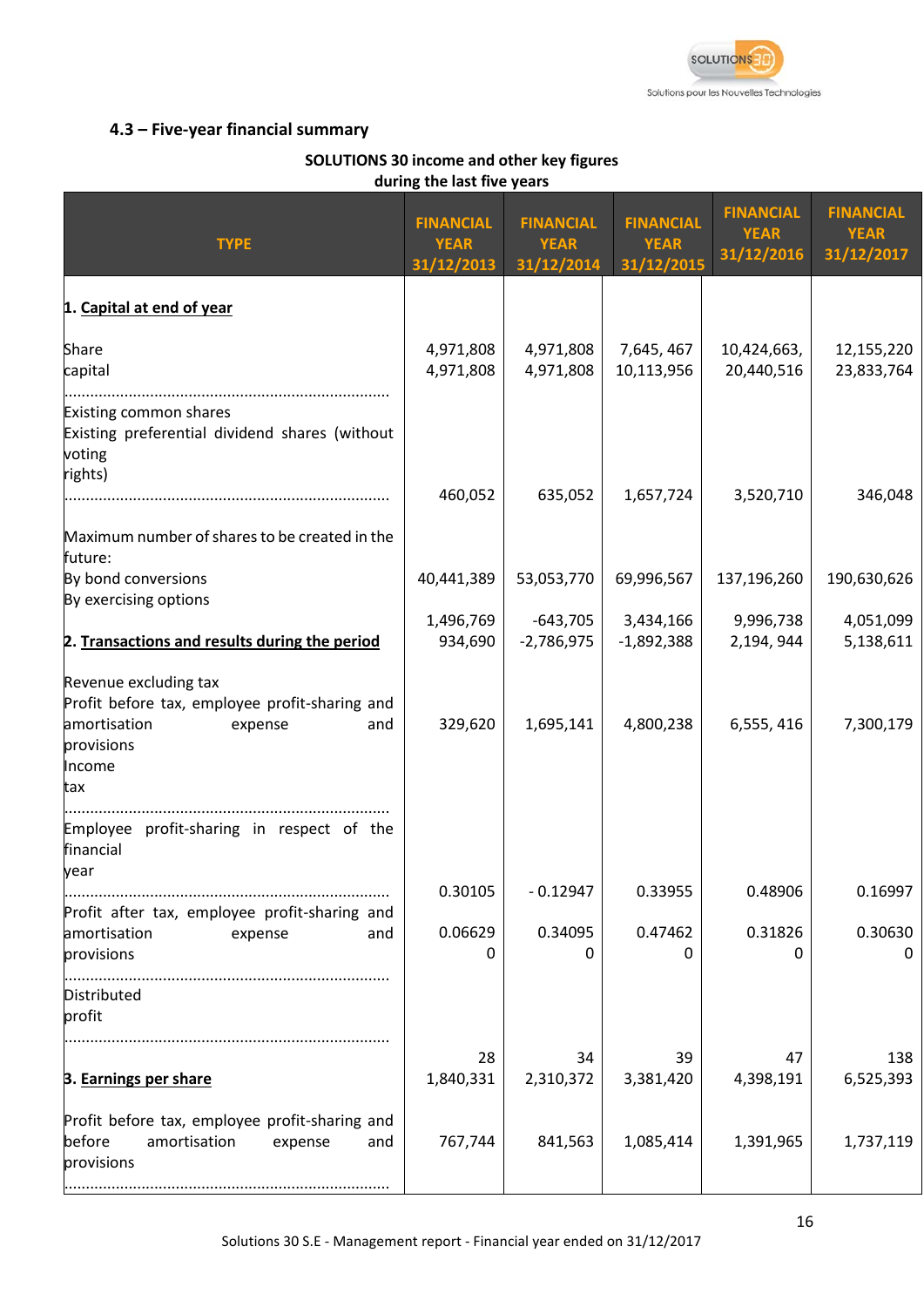

Solutions pour les Nouvelles Technologies

|              | Profit after tax, employee profit-sharing and |         |          |
|--------------|-----------------------------------------------|---------|----------|
| amortisation |                                               | expense | and      |
| provisions   |                                               |         |          |
|              | Dividend paid per share                       |         |          |
|              |                                               |         |          |
| 4. Personnel |                                               |         |          |
|              |                                               |         |          |
| Average      | workforce                                     | during  | the      |
| year         |                                               |         |          |
| Total        | payroll                                       | for     | the      |
| period       |                                               |         |          |
|              | Total employee benefits paid during the year  |         |          |
|              |                                               |         |          |
| (social      | security,                                     | social  | actions) |
|              |                                               |         |          |
|              |                                               |         |          |

### **5. Consolidated financial statements**

### **5.1 Group's business**

### **5.1.1 Group's position and change in business**

Information on the Group's business activities is provided in sections 1 and 5.5.

### **5.1.2 Results of the Group's main subsidiaries and equity interests**

The simplified income statements for the main subsidiaries are as follows:

### **MAIN FRENCH SUBSIDIARIES**

| <b>FORM@HOME</b>     |            |            |            |           |
|----------------------|------------|------------|------------|-----------|
|                      | (in euros) | 2017       | 2016       | % Change  |
| Revenue              |            | 1,471,908  | 2,241,050  | $-34.32$  |
| Net income           |            | $-126,432$ | 190,383    | $-166.41$ |
| <b>PC30 FAMILY</b>   |            |            |            |           |
|                      | (in euros) | 2017       | 2016       | % Change  |
| Revenue              |            | 1,816,868  | 2,720,757  | $-33.22$  |
| Net income           |            | $-277,465$ | $-167,508$ | $-65.64$  |
|                      |            |            |            |           |
| <b>SFM30</b>         |            |            |            |           |
|                      | (in euros) | 2017       | 2016       | % Change  |
| Revenue              |            | 2,691,832  | 1,690,649  | 59.22     |
| Net income           |            | 149,802    | 46,169     | 224.46    |
|                      |            |            |            |           |
| <b>TELIMA BREIZH</b> |            |            |            |           |
|                      | (in euros) | 2017       | 2016       | % Change  |
| Revenue              |            | 949,449    | 1,069,247  | $-11.20$  |
|                      |            |            |            |           |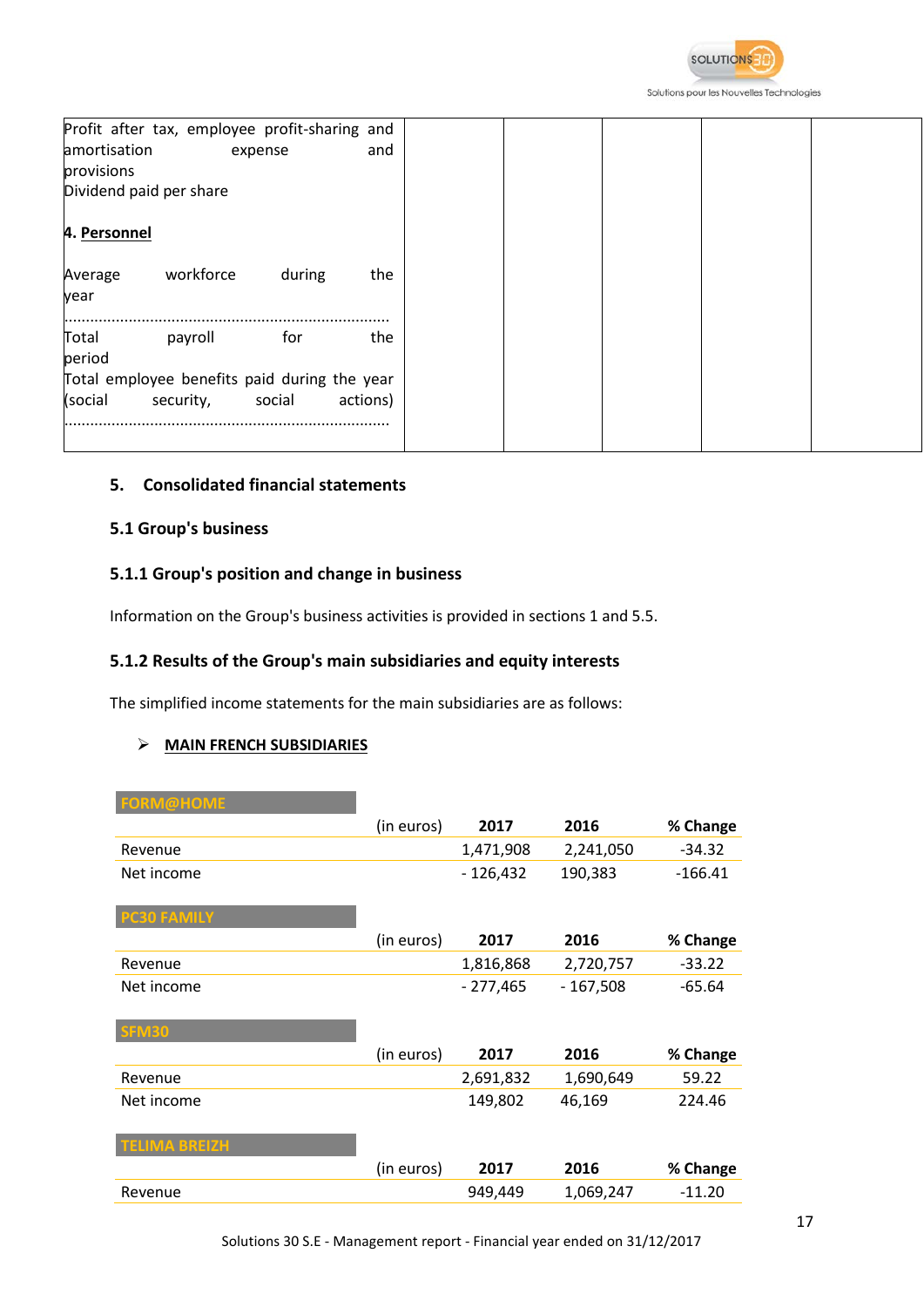

| Net income                       |            | $-210,318$           | 114,195                | $-284.17$         |
|----------------------------------|------------|----------------------|------------------------|-------------------|
|                                  |            |                      |                        |                   |
| <b>TELIMA BUSINESS SOLUTIONS</b> |            |                      |                        |                   |
|                                  | (in euros) | 2017                 | 2016                   | % Change          |
| Revenue                          |            | 8,406,084            | 9,347,574              | $-10.07$          |
| Net income                       |            | $-1,170,306$         | $-21,676$              | $-5,299.09$       |
|                                  |            |                      |                        |                   |
| <b>TELIMA COMPTAGE</b>           |            |                      |                        |                   |
|                                  | (in euros) | 2017                 | 2016                   | % Change          |
| Revenue                          |            | 2,509,223            | 2,425,779              | 3.44              |
| Net income                       |            | 399,091              | 436,802                | $-8.63$           |
|                                  |            |                      |                        |                   |
| <b>ELIMA NORD</b>                |            |                      |                        |                   |
|                                  | (in euros) | 2017                 | 2016                   | % Change          |
| Revenue                          |            | 4,867,672            | 4,372,975              | 11.31             |
| Net income                       |            | $-2,657,349$         | $-1,446,830$           | $-83.67$          |
|                                  |            |                      |                        |                   |
| <b>TELIMA DIGITAL WORLD</b>      |            |                      |                        |                   |
|                                  | (in euros) | 2017                 | 2016                   | % Change          |
| Revenue                          |            | 948,679              | 839,166                | 13.05             |
| Net income                       |            | 574,110              | - 848,374              | 167.67            |
| <b>FREPART</b>                   |            |                      |                        |                   |
|                                  |            |                      |                        |                   |
|                                  |            |                      |                        |                   |
|                                  | (in euros) | 2017                 | 2016                   | % Change          |
| Revenue                          |            |                      |                        | N/A               |
| Net income                       |            | $-90,274$            | $-1,600,158$           | 94.36             |
|                                  |            |                      |                        |                   |
| <b>TELIMA ILE DE France</b>      |            | 2017                 | 2016                   |                   |
| Revenue                          | (in euros) | 4,439,539            | 3,849,446              | % Change<br>15.33 |
| Net income                       |            | 37,849               | $-219,434$             | $-117.25$         |
|                                  |            |                      |                        |                   |
| <b>LIMA INFOSERVICES</b>         |            |                      |                        |                   |
|                                  | (in euros) | 2017                 | 2016                   | % Change          |
| Revenue                          |            | 7,449,505            | 11,260,755             | $-33.85$          |
| Net income                       |            | $-1,988,716$         | $-1,773,282$           | $-12.15$          |
|                                  |            |                      |                        |                   |
| <b>TELIMA LOGISTIQUE</b>         |            |                      |                        |                   |
|                                  | (in euros) | 2017                 | 2016                   | % Change          |
| Revenue                          |            | 4,509,020            | 4,406,401              | 2.33              |
| Net income                       |            | $-1,467,888$         | $-949,109$             | $-54.66$          |
|                                  |            |                      |                        |                   |
| <b>ELIMA MONEY</b>               |            |                      |                        |                   |
|                                  | (in euros) | 2017                 | 2016                   | % Change          |
| Revenue<br>Net income            |            | 9,479,662<br>461,141 | 9,027,346<br>1,191,372 | 5.01<br>$-61.29$  |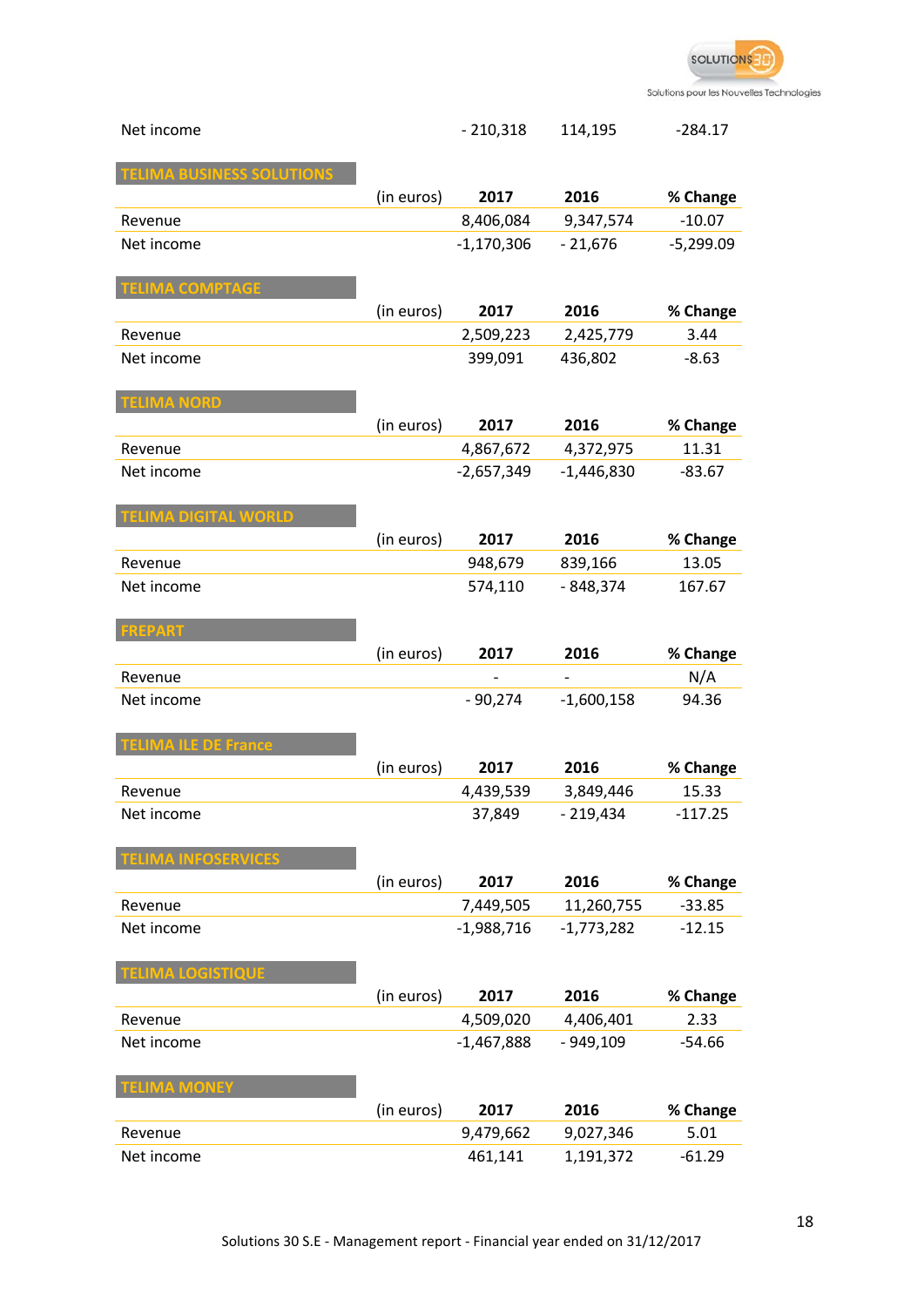

| ELIMA NANCY                    |            |              |            |           |
|--------------------------------|------------|--------------|------------|-----------|
|                                | (in euros) | 2017         | 2016       | % Change  |
| Revenue                        |            | 1,210,238    | 1,321,350  | $-8.41$   |
| Net income                     |            | 85,395       | 87,303     | $-2.19$   |
|                                |            |              |            |           |
| <b>TELIMA ONSITE</b>           |            |              |            |           |
|                                | (in euros) | 2017         | 2016       | % Change  |
| Revenue                        |            | 1,272,945    | 1,561,563  | $-18.48$  |
| Net income                     |            | $-796,758$   | $-614,461$ | $-29.67$  |
|                                |            |              |            |           |
| <b>TELIMA TELCO</b>            |            |              |            |           |
|                                | (in euros) | 2017         | 2016       | % Change  |
| Revenue                        |            | 64,488,825   | 33,540,087 | 92.27     |
| Net income                     |            | 3,672,990    | 1,965,734  | 86.85     |
|                                |            |              |            |           |
| <b>TELIMA SERVICES REGIONS</b> |            |              |            |           |
|                                | (in euros) | 2017         | 2016       | % Change  |
| Revenue                        |            | 1,563,855    | 1,414,723  | 10.54     |
| Net income                     |            | $-62,290$    | 108,214    | $-157.56$ |
|                                |            |              |            |           |
| <b>TELIMA SGA</b>              |            |              |            |           |
|                                | (in euros) | 2017         | 2016       | % Change  |
| Revenue                        |            | 1,919,247    | 2,175,440  | $-11.78$  |
| Net income                     |            | 172,082      | 492,363    | $-65.05$  |
|                                |            |              |            |           |
| <b>TELIMA SUD</b>              |            |              |            |           |
|                                | (in euros) | 2017         | 2016       | % Change  |
| Revenue                        |            | 4,846,890    | 5,677,228  | $-14.63$  |
| Net income                     |            | $-1,114,985$ | $-928,358$ | $-20.10$  |
|                                |            |              |            |           |
| <b>TELIMA ENERGY NORD</b>      |            |              |            |           |
|                                | (in euros) | 2017         | 2016       | % Change  |
| Revenue                        |            | 4,250,116    | 3,873,125  | 9.73      |
| Net income                     |            | 499,232      | 809,992    | $-38.37$  |
|                                |            |              |            |           |
| <b>TELIMA ENERGY SUD</b>       |            |              |            |           |
|                                | (in euros) | 2017         | 2016       | % Change  |
| Revenue                        |            | 5,557,678    | 4,404,385  | 26.19     |
| Net income                     |            | 497,722      | 604,907    | $-17.72$  |
|                                |            |              |            |           |
| <b>TELIMA ENERGY OUEST</b>     |            |              |            |           |
|                                | (in euros) | 2017         | 2016       | % Change  |
| Revenue                        |            | 3,466,671    | 2,745,162  | 26.28     |
| Net income                     |            | 147,898      | 206,829    | $-28.49$  |
|                                |            |              |            |           |
| <b>FELIMA ENERGY EST</b>       |            |              |            |           |
|                                | (in euros) | 2017         | 2016       | % Change  |

۰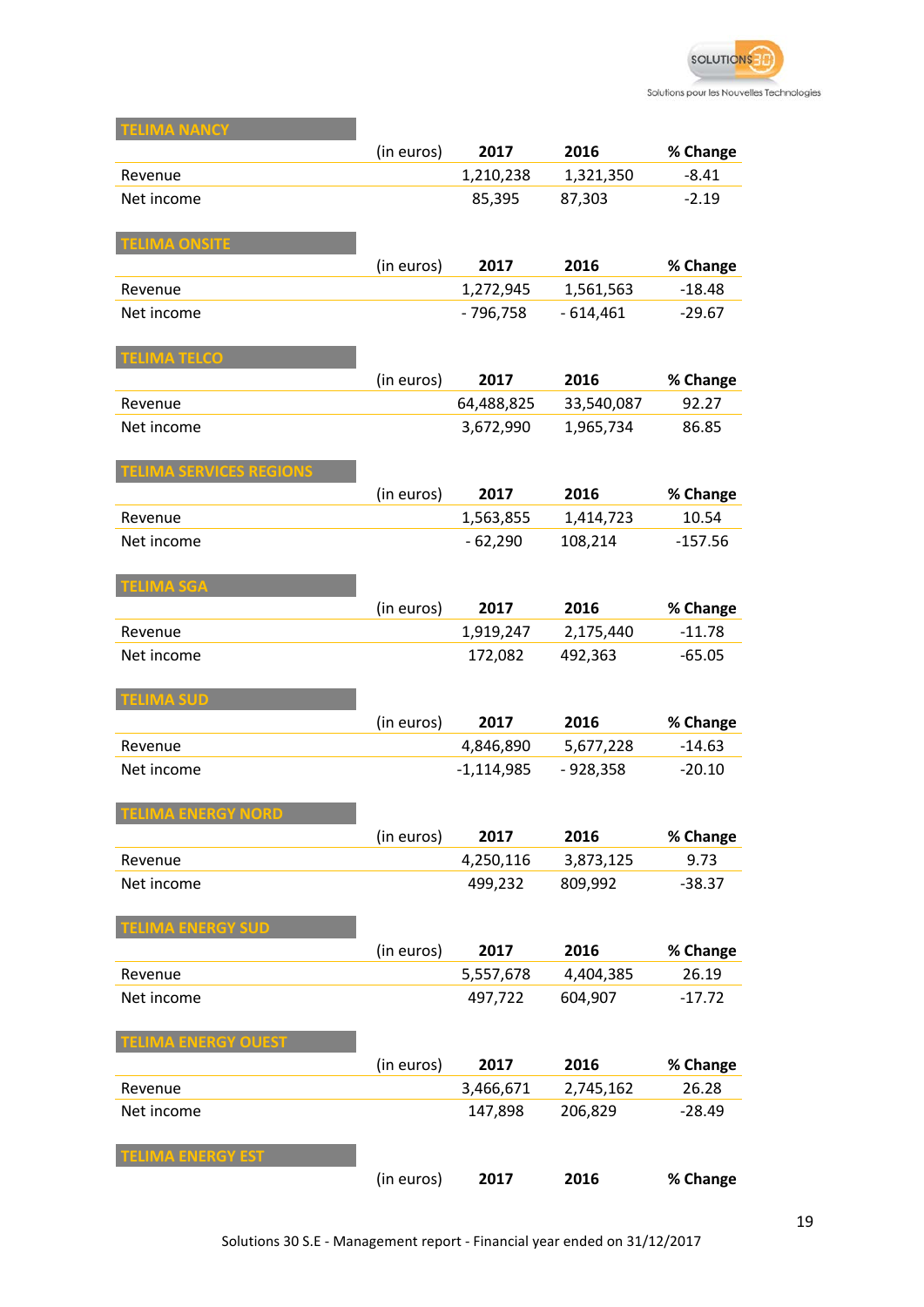

| Revenue                            |            | 2,705,146    | 1,775,822                    | 52.33     |
|------------------------------------|------------|--------------|------------------------------|-----------|
| Net income                         |            | 154,969      | 221,284                      | $-29.97$  |
|                                    |            |              |                              |           |
| <b>TELIMA ENERGY ATLANTIQUE</b>    |            |              |                              |           |
|                                    | (in euros) | 2017         | 2016                         | % Change  |
| Revenue                            |            | 4,318,411    | 2,814,903                    | 53.41     |
| Net income                         |            | 294,732      | 316,450                      | $-6.86$   |
|                                    |            |              |                              |           |
| <b>TELIMA ENERGY IDF</b>           |            |              |                              |           |
|                                    | (in euros) | 2017         | 2016                         | % Change  |
| Revenue                            |            | 5,251,468    | 1,992,526                    | 163.56    |
| Net income                         |            | $-151,362$   | 390,463                      | $-138.76$ |
|                                    |            |              |                              |           |
| <b>TELIMA RELEVE NORD</b>          |            |              |                              |           |
|                                    | (in euros) | 2017         | 2016                         | % Change  |
| Revenue                            |            | 2,080,434    | 1,300,245                    | 60.00     |
| Net income                         |            | 355,347      | 237,740                      | 49.47     |
|                                    |            |              |                              |           |
| <b>TLANTECH</b>                    |            |              |                              |           |
|                                    | (in euros) | 2017         | 2016                         | % Change  |
| Revenue                            |            | 6,466,425    | 8,590,943                    | $-24.73$  |
| Net income                         |            | 1,076,488    | 1,385,225                    | $-22.29$  |
|                                    |            |              |                              |           |
| <b>CPCP</b>                        |            |              |                              |           |
|                                    |            |              |                              |           |
|                                    | (in euros) | 2017         | 2016                         | % Change  |
| Revenue                            |            | 53,003,391   |                              | N/A       |
| Net income                         |            | $-1,609,587$ |                              | N/A       |
|                                    |            |              |                              |           |
| <b>TELIMA DISTRIBUTED SERVICES</b> |            |              |                              |           |
|                                    | (in euros) | 2017         | 2016                         | % Change  |
| Revenue                            |            | 16,605       |                              | N/A       |
| Net income                         |            | $-7,344$     |                              | N/A       |
|                                    |            |              |                              |           |
| <b>TELIMA MANAGED SERVICES</b>     |            |              |                              |           |
|                                    | (in euros) | 2017         | 2016                         | % Change  |
| Revenue                            |            | 3,799,905    |                              | N/A       |
| Net income                         |            | 198,345      |                              | N/A       |
|                                    |            |              |                              |           |
| <b>ELIMA PROFESSIONAL SERVICE!</b> |            |              |                              |           |
|                                    | (in euros) | 2017         | 2016                         | % Change  |
| Revenue                            |            | 1,228,375    |                              | N/A       |
| Net income                         |            | 3,005,667    |                              | N/A       |
|                                    |            |              |                              |           |
| <b>FELIMA RELEVE CENTRE</b>        |            |              |                              |           |
|                                    | (in euros) | 2017         | 2016                         | % Change  |
| Revenue                            |            | 1,142,383    |                              | N/A       |
| Net income                         |            | 81,961       |                              | N/A       |
|                                    |            |              | $\qquad \qquad \blacksquare$ |           |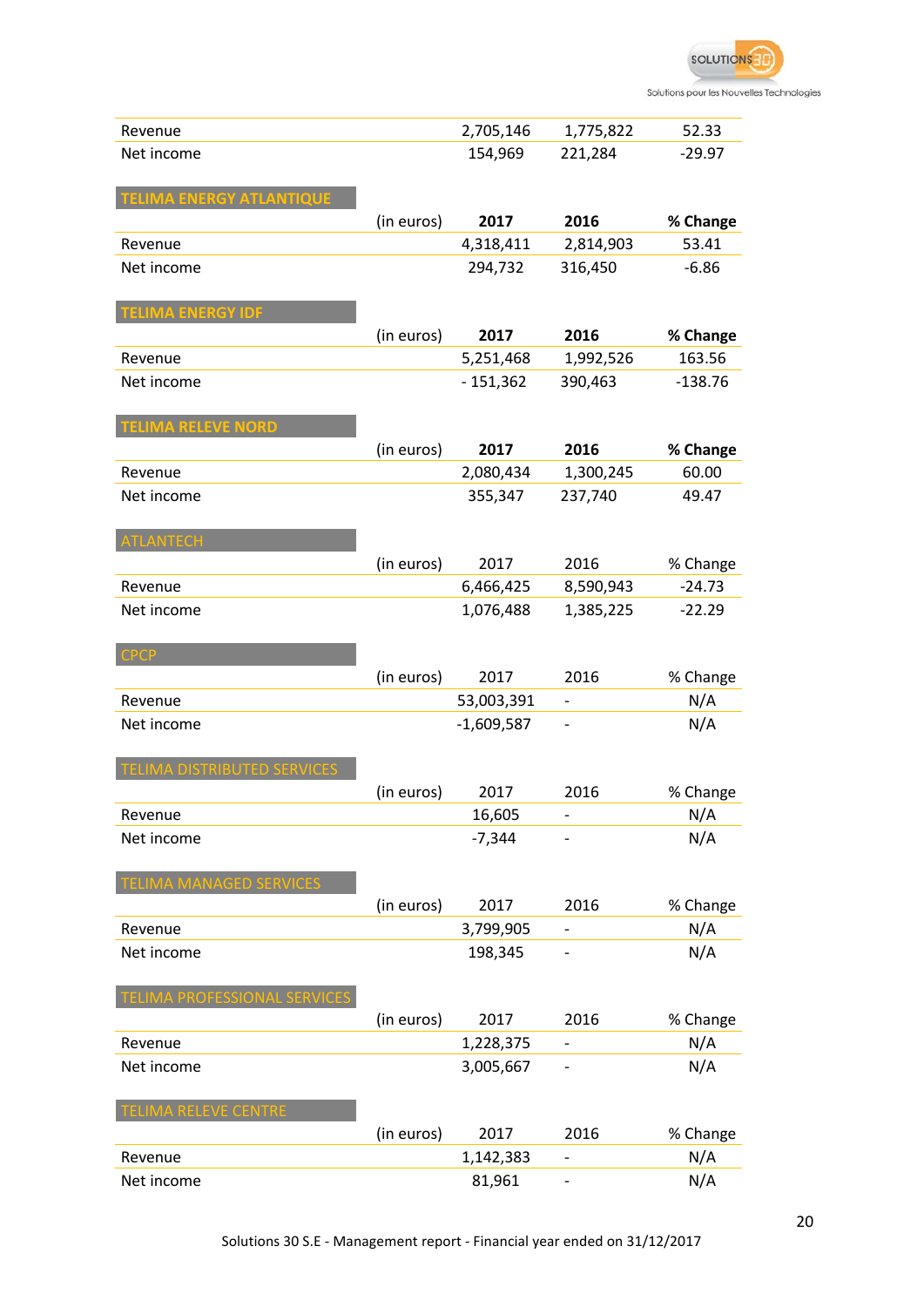| <b>TELIMA RELEVE EST</b>              |            |            |      |          |
|---------------------------------------|------------|------------|------|----------|
|                                       | (in euros) | 2017       | 2016 | % Change |
| Revenue                               |            | 1,761,917  | -    | N/A      |
| Net income                            |            | 131,932    |      | N/A      |
|                                       |            |            |      |          |
| <b>TELIMA RELEVE GRAND EST</b>        |            |            |      |          |
|                                       | (in euros) | 2017       | 2016 | % Change |
| Revenue                               |            | 428,282    |      | N/A      |
| Net income                            |            | 116,247    |      | N/A      |
|                                       |            |            |      |          |
| TELIMA RELEVE IDF                     |            |            |      |          |
|                                       | (in euros) | 2017       | 2016 | % Change |
| Revenue                               |            | 933,123    | -    | N/A      |
| Net income                            |            | $-14,258$  |      | N/A      |
|                                       |            |            |      |          |
| <b>TELIMA NETWORKS &amp; SERVICES</b> |            |            |      |          |
|                                       | (in euros) | 2017       | 2016 | % Change |
| Revenue                               |            |            |      | N/A      |
| Net income                            |            | $-282,865$ |      | N/A      |

### **INTERNATIONAL SUBSIDIARIES**

| <b>INTERNATIONAL SUBSIDIARIES</b> |            |             |            |          |
|-----------------------------------|------------|-------------|------------|----------|
|                                   | (in euros) | 2016        | 2016       | % change |
| Revenue before tax                |            | 163,251,870 | 58,307,898 | 68.88    |
| Net income                        |            | 13,397,543  | 7,523,612  | 271.2    |

We saw a robust increase in revenue in the international market in the 2017 financial year, driven by both organic growth and acquisitions during the period.

### **5.2.Consolidated balance sheet (in K€)**

### **5.2.1 Assets**

#### Non-current assets:

Total current assets on the balance sheet amounted to €70,259 K net (€43,420 K in the prior year).

The balance sheet shows €17,910 K in goodwill at 31 December 2017 versus €15,953 K in the prior year.

Intangible assets, excluding down payments made and goodwill, totalled €38,909 K, versus €20,519 K in 2016.

Tangible assets totalled €6,539 K, versus €5,318 K in 2016.

Long-term assets amounted to €2,696 K, from €945 K in 2016.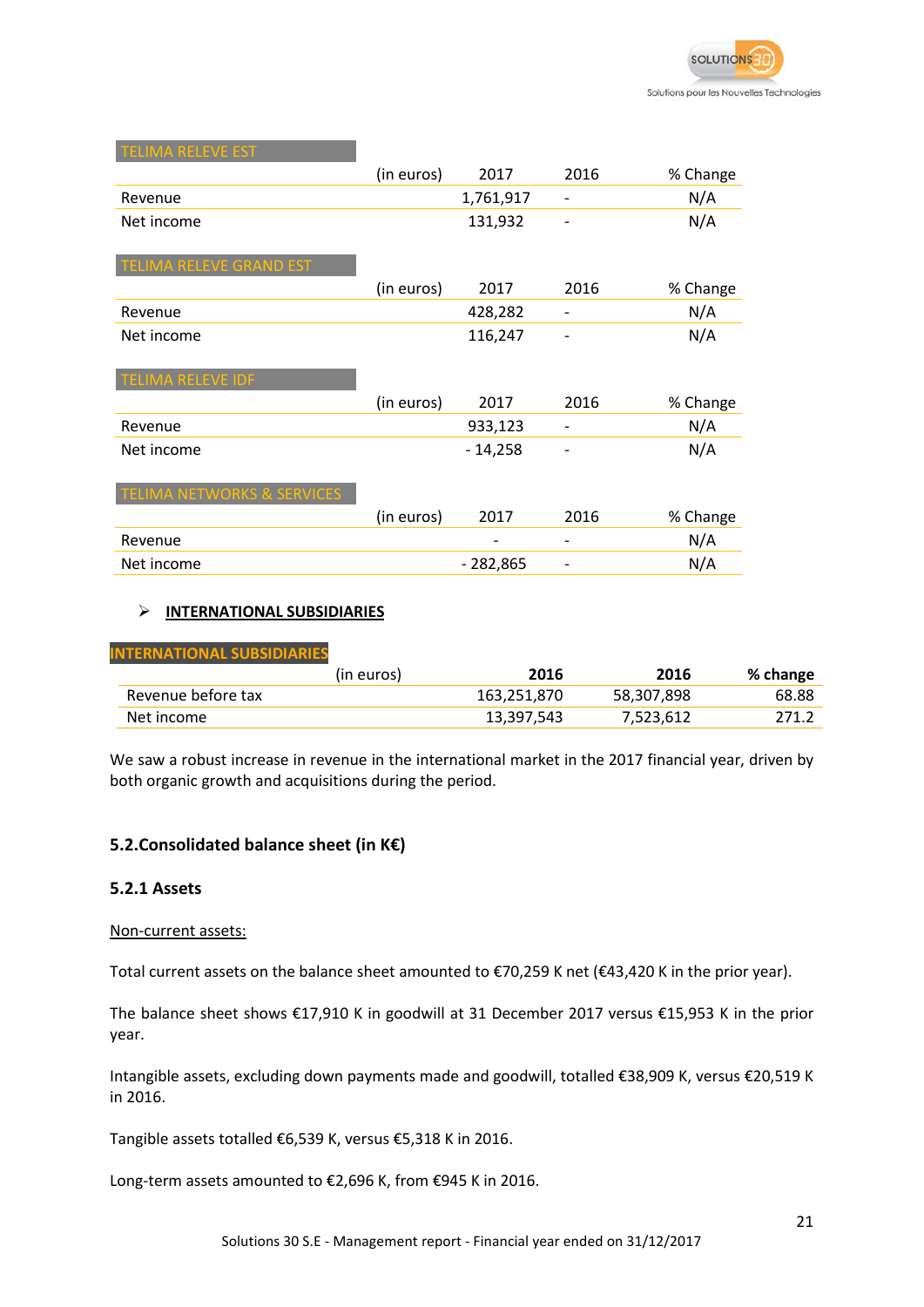

### Circulating assets:

Total circulation assets were €256,310 K versus €114,026 K in 2016, an increase of 124.8%, due to the growth in the Group's business.

Circulating assets include:

- "inventories and down payments made" for  $\epsilon$ 7,243 K ( $\epsilon$ 5,921 K in 2016);
- "Receivables from sale and provision of services" for  $£108,215$  K ( $£46,716$  K in 2016);
- "Other receivables" amounted to €109,700 K, from €36,382 K in 2016);
- €28,319 K in "Cash and current investments", from €21,978 K one year earlier, up 98.9%.

### **5.2.2 Liabilities**

Equity (Group share) totalled €59,759 K, up from €35,771 K.

Non-controlling interests came out at €6,708 K, versus €1,739 K in 2016.

Contingent liabilities totalled €10,597 K, versus €5,327 K in 2016.

Debts were €224,438 K, versus €113,891 K in 2016.

Borrowings and other liabilities to banks and cash credit came out at €49,166 K from €42,549 K in the prior year.

Debts on purchases and provision of services were €35,311 K, versus €21,666 K one year earlier.

Liabilities in respect of taxes and wages and salaries were €111,329 K, versus €48,594 K in 2016.

#### **5.2.3 Consolidated income statement**

The income statement shows the key figures for the financial year:

Income:

Revenue in 2017 rose 43.1% to €274,531 from €191,802 K.

Self-constructed assets booked to the company's assets totalled €3,853 K in 2017, from €462 K one year earlier.

Other operating income came out at €18,636 K (€1,406 K in 2016).

Purchases and other external purchases and external expenses were €163,565 K in 2017, up 49.9% from €109,077 in 2016.

Payroll increased 56.5% to €104,229 from €66,580 K.

Depreciation, amortisation and provisions net of reversals totalled €10,303 K (€9,568 K in 2016).

Other operating expenses amounted to €5,720 K versus €1,405 K in the prior year.

The income statement shows €12,458 K in net income Group share, an increase of 48.7% on the prior year (€8,379 K).

This result incorporates: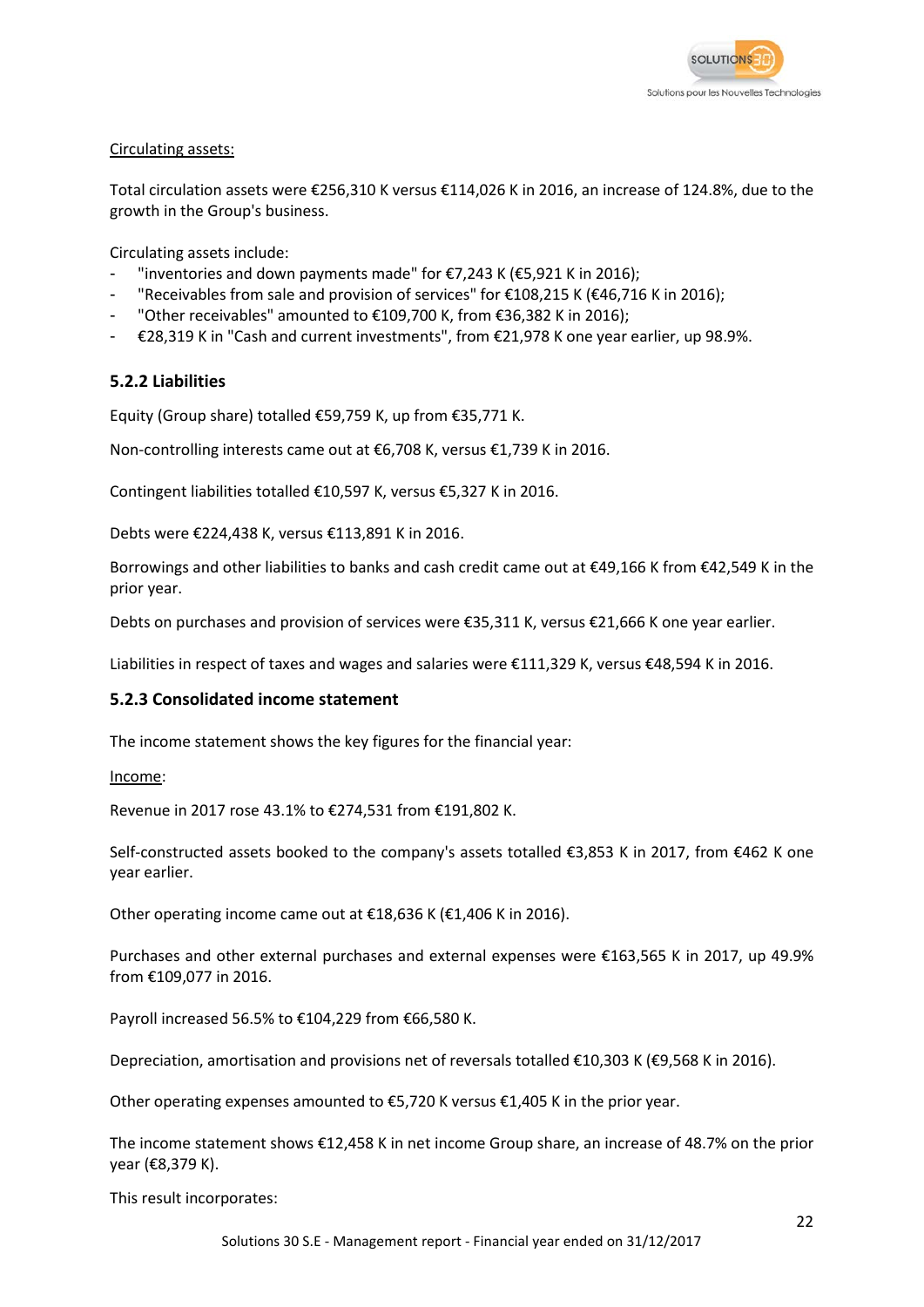

- finance costs for €1,816 K, versus €1,203 K in 2016.
- non-operating income for €3,654 K, versus €3,886 K;
- income tax for €1,927 K, versus €1,617 K in 2016.

As required by law, we wish to point out that no dividend was paid in respect of the past three financial years.

### **5.3 Consolidated income and other key figures for the past five** f**inancial years**

| <b>TYPE</b>                                                                                           | <b>FINANCIAL</b><br><b>YEAR</b><br>31/12/2013 | <b>FINANCIAL</b><br><b>YEAR</b><br>31/12/2014 | <b>FINANCIAL</b><br><b>YEAR</b><br>31/12/2015 | <b>FINANCIAL</b><br><b>YEAR</b><br>31/12/2016 | <b>FINANCIAL YEAR</b><br>31/12/2017 |
|-------------------------------------------------------------------------------------------------------|-----------------------------------------------|-----------------------------------------------|-----------------------------------------------|-----------------------------------------------|-------------------------------------|
| 1. Capital at end of year                                                                             |                                               |                                               |                                               |                                               |                                     |
| Share<br>capital                                                                                      | 4,971,808<br>4,971,808                        | 4,971,808<br>4,971,808                        | 7,585,467<br>10,113,956                       | 10,424,663<br>20,440,516                      | 12,155,220<br>23,833,764            |
| Existing common shares<br><b>Existing</b><br>preferential<br>dividend<br>shares<br>(without<br>voting | 0                                             | $\mathbf{0}$                                  | $\mathbf{0}$                                  | 0                                             | 0                                   |
| rights)                                                                                               | 0<br>460,052                                  | 0<br>635,052                                  | 0<br>1,657,724                                | 3,520,710                                     | 0<br>346,048                        |
| Maximum number of shares to be created in<br>the future:                                              |                                               |                                               |                                               |                                               |                                     |
| By bond conversions<br>By exercising options                                                          | 94,250,866                                    | 111,748,922                                   | 125,282,<br>810                               | 191,802,297                                   | 274,531,136                         |
| 2. Transactions and results during the                                                                | 4,907,463                                     | 8,413,845                                     | 9,402,784                                     | 19,411,082                                    | 24,687,883                          |
| period                                                                                                | 1,110,096                                     | 924,520                                       | $-121,213$                                    | $-1,616,886$                                  | $-1,927,131$                        |
| Revenue excluding tax<br>Profit before tax, employee profit-sharing                                   | 0                                             | 0                                             | $\mathbf{0}$                                  | 0                                             | 0                                   |
| and<br>amortisation<br>expense<br>and<br>provisions<br>Income<br>tax                                  | 2,157,948<br>0                                | 4,023,034<br>0                                | 6,118,954<br>0                                | 8,378,676<br>0                                | 12,458,127<br>0                     |
| Employee profit-sharing in respect of the<br>financial                                                | 0.98706                                       | 1.69231                                       | 0.92968                                       | 0.94964                                       | 1.03584                             |
| year                                                                                                  | 0.43404                                       | 0.80917                                       | 0.60500                                       | 0.40990                                       | 0.52271                             |
| Profit after tax, employee profit-sharing and<br>amortisation<br>expense<br>and<br>provisions         | 0                                             | 0                                             | 0                                             | 0                                             | 0                                   |
| Distributed<br>profit                                                                                 | 924                                           | 850                                           | 959                                           | 2,517                                         | 2,763                               |
|                                                                                                       | 24,191,901                                    | 27,605,149                                    | 30,351,391                                    | 49,042,992                                    | 76,844,290                          |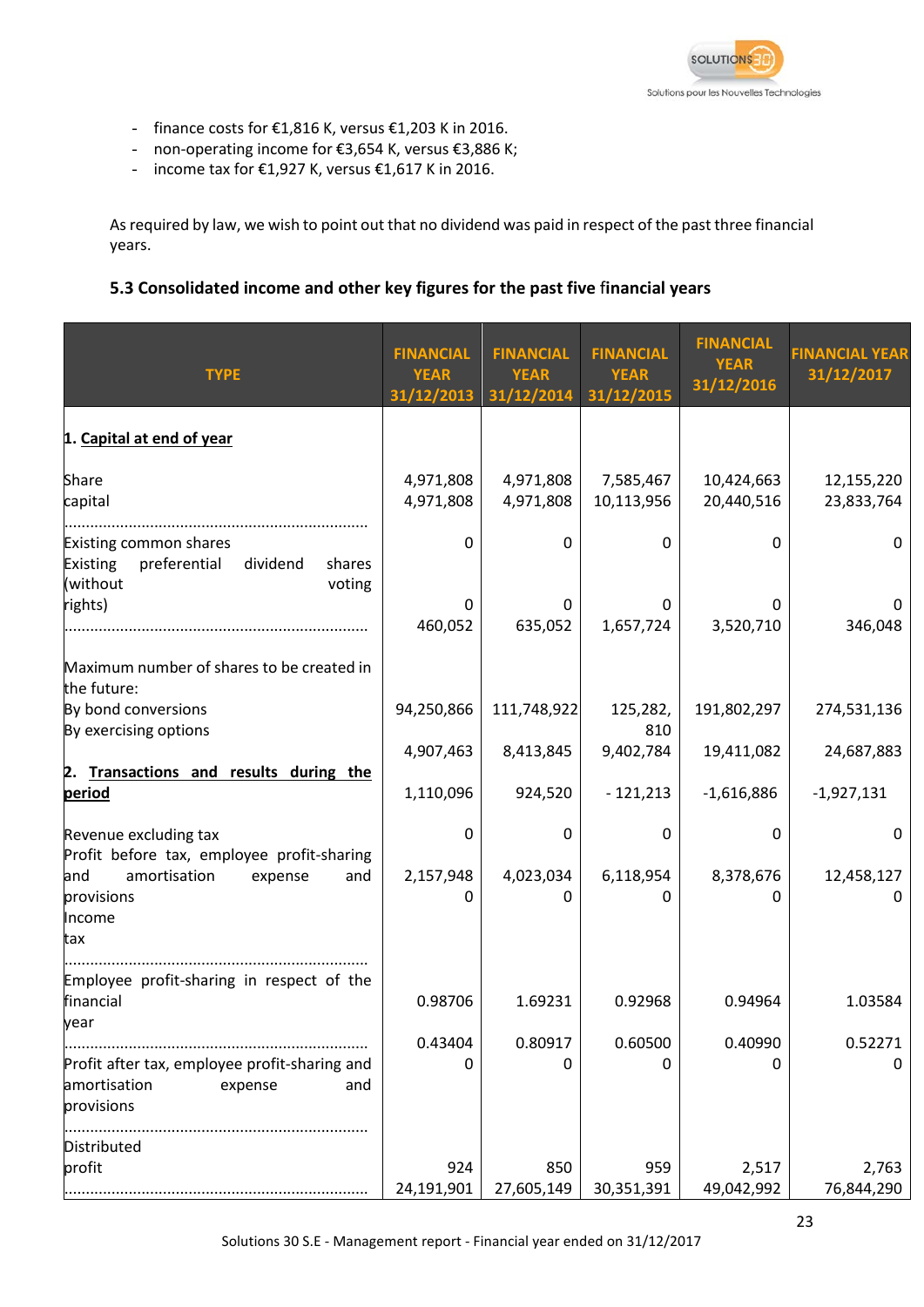

Solutions pour les Nouvelles Technologies

| 3. Earnings per share                                                                                                    |           |           |           |            |            |
|--------------------------------------------------------------------------------------------------------------------------|-----------|-----------|-----------|------------|------------|
| Profit before tax, employee profit-sharing<br>before<br>amortisation<br>and<br>expense<br>provisions                     | 9,776,880 | 9,950,459 | 9,687,627 | 17,537,001 | 27,385,027 |
| Profit after tax, employee profit-sharing and<br>amortisation<br>and<br>expense<br>provisions<br>Dividend paid per share |           |           |           |            |            |
| 4. Personnel                                                                                                             |           |           |           |            |            |
| workforce<br>during<br>the<br>Average<br>year                                                                            |           |           |           |            |            |
| payroll<br>for<br>Total<br>the<br>period                                                                                 |           |           |           |            |            |
| Total employee benefits paid during the year                                                                             |           |           |           |            |            |
| (social<br>social<br>security,<br>actions)                                                                               |           |           |           |            |            |
|                                                                                                                          |           |           |           |            |            |

### **5.4 2017, a year of profitable growth**

| in millions of euro    | 2017  | 2016  | $Chg(\%)$ |
|------------------------|-------|-------|-----------|
| <b>Revenue</b>         | 274.5 | 191.8 | 43.1%     |
| <b>Adjusted EBITDA</b> | 25.5  | 17.4  | 46.6%     |
| As % of revenue        | 9.3%  | 9.0%  |           |
| <b>Adjusted EBIT</b>   | 20.7  | 14.6  | 41.8%     |
| As % of revenue        | 7.6%  | 7.6%  |           |

### **5.5 Financial structure**

| in millions of euro         | 2017 | 2016 |
|-----------------------------|------|------|
| <b>Capital assets</b>       | 70.3 | 43.4 |
| Working capital requirement | 27.4 | 20.4 |
| Cash generation             | 28.3 | 22.0 |
| <b>Equity capital</b>       | 66.5 | 37.5 |
| Provisions                  | 10.3 | 5.7  |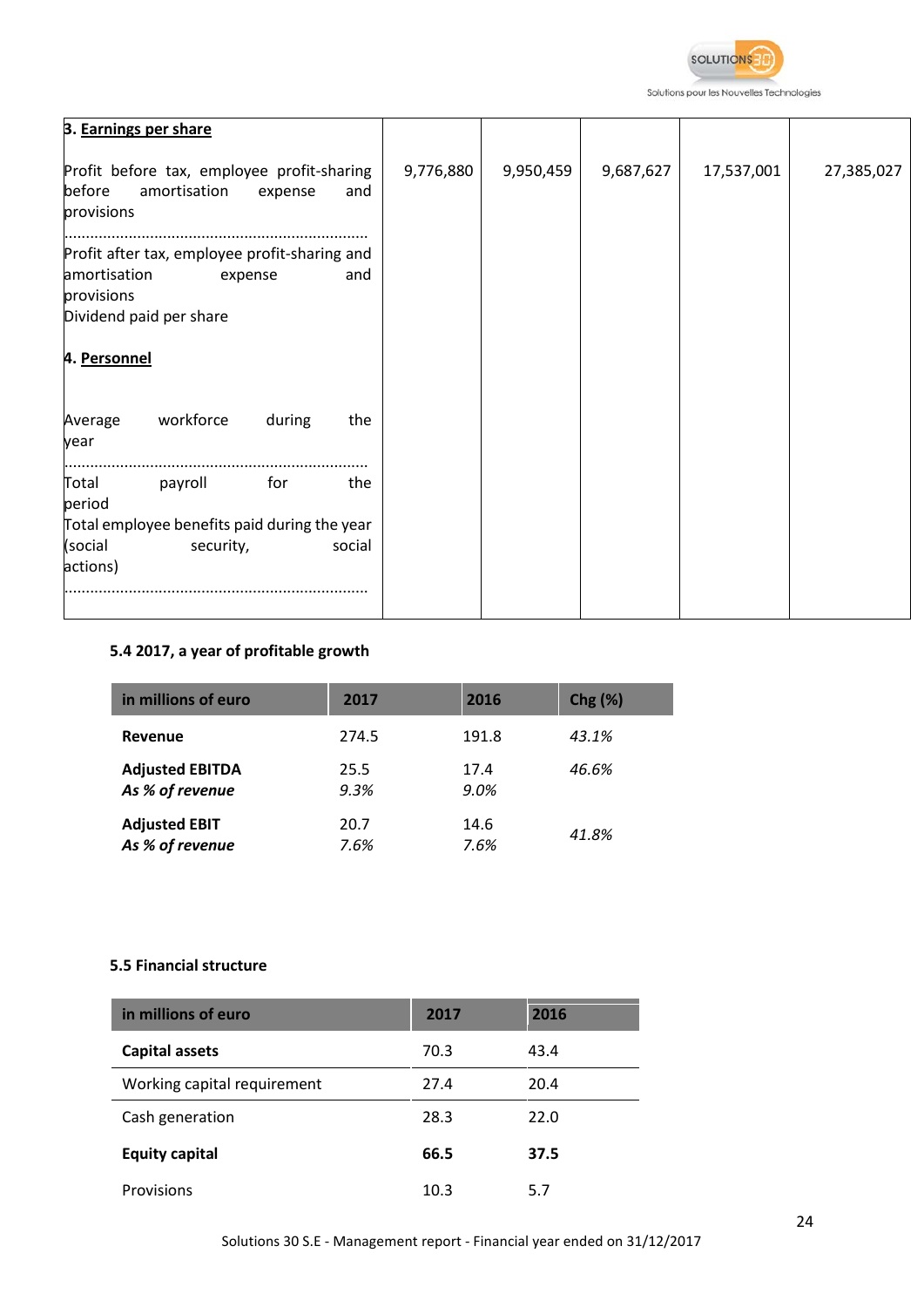

| Medium-/long-term liabilities | 36.8 | 32.3 |
|-------------------------------|------|------|
| Cash credit                   | 12.3 | 10.3 |

### **5.6 Cash flow**



### **5.7 Greater margin of flexibility**

The Group goes into the current year with €66.5 million in equity, an increase of 77.3% on the prior year, giving us a greater margin of flexibility.

#### **6. Risk factors**

### **6.1 Risks arising from business activities**

### **6.1.1 Customer risk**

The bulk of our revenue is generated from key accounts that enjoy strong brand recognition in the European market.

Losing one of these customers could have an impact on SOLUTIONS 30's revenue, profit/(loss) and outlook. Nonetheless, the company considers that this risk is managed through the quality of its customer service and its customer satisfaction rate.

### **6.1.2 Supplier risk**

As a provider of services, SOLUTIONS 30 contracts out to external service providers. In our opinion, there are no significant supplier risks.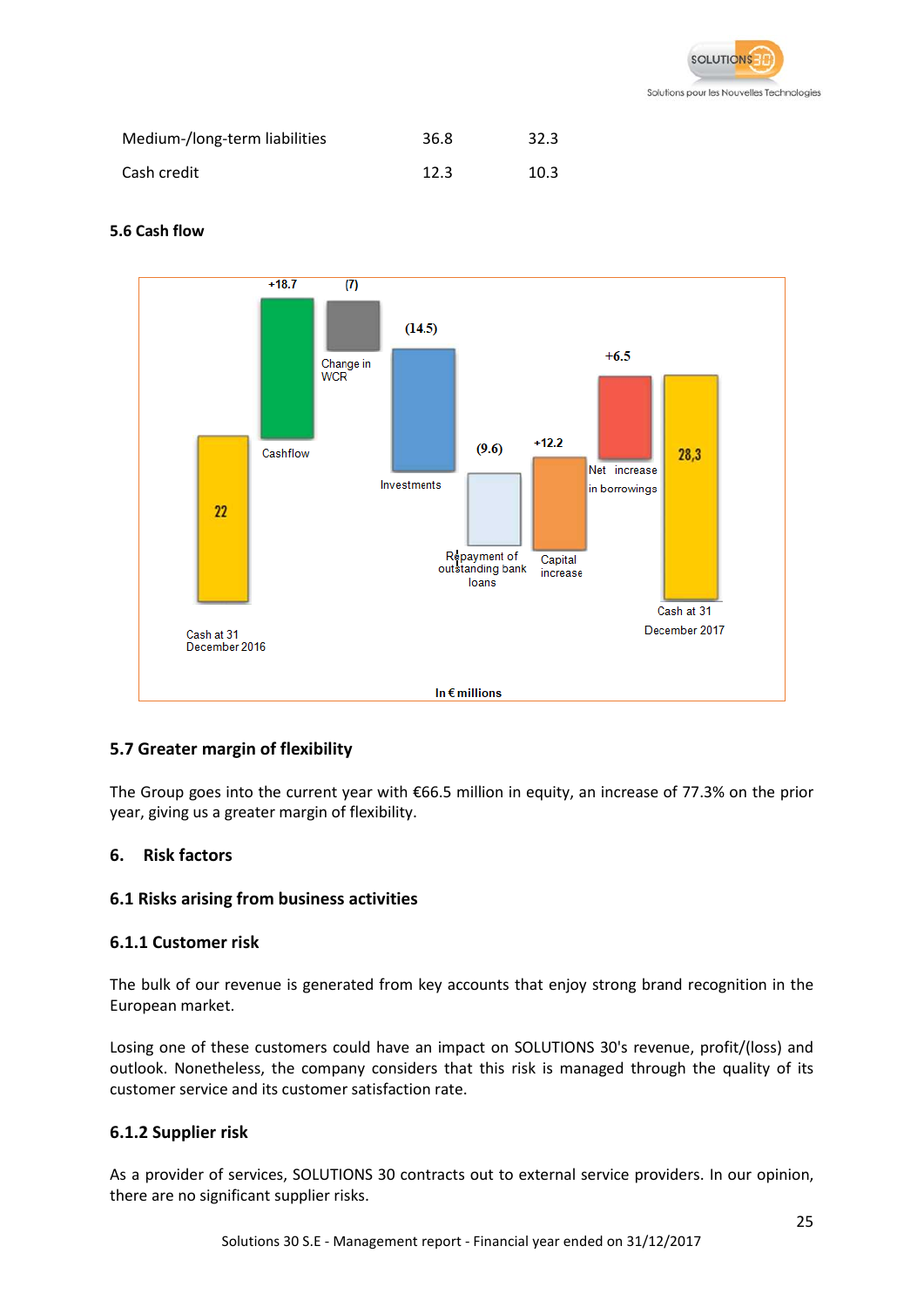

The main suppliers are call centre service providers, logistics service providers, long-term company car rental companies and external IT maintenance service providers.

The risk of economic dependence is low to zero, since alternatives are available to SOLUTIONS 30 for each purchasing segment.

With respect to providers directly related to the Group's business, such as call centres, and external service providers (local subcontractors), the contracts between these providers and the company include SLAs and performance measurement rules, and thus provide the company with a degree of security.

### **6.1.3 Risk associated with acquisitions policy**

The company completed acquisitions during the 2017 financial year to consolidate its service offering and accelerate growth.

Acquisitions involve certain risks, in areas such as consolidation difficulties, losing key personnel in the target company, losing customers and uncovering disputes, amongst others.

We are extremely vigilant and perform comprehensive due diligence on each potential acquisition.

### **6.1.4 Competition risk**

We have many competitors in our business in Europe, relatively speaking. However they tend to be small or medium enterprises, reflecting the fragmented nature of the digital assistance market.

The French market is a good example of the situation in Europe. Our European markets are fairly similar to the market in France in terms of the competitive landscape, made up of small firms and a few service providers with organised networks. Our small competitors are not well placed to handle large corporate accounts.

#### **6.1.5 Recruitment risk**

Recruiting, managing and training technical staff is essential to our and our subsidiaries' business. SOLUTIONS 30's reputation and share of mind is an advantage when it comes to hiring. We had no difficulties in recruiting staff in 2017.

#### **6.2 Financial risk**

#### **6.2.1 Liquidity risk - funding working capital requirements**

#### Bank covenants, default and early redemption clauses

The SOLUTIONS 30 group has short-, medium- and long-term debt with total capital outstanding on 31 December 2017 of €49.3 million, from €42.5 million at end-2016.

During the period, the Group negotiated €76 million in structured finance and employed €45.6 million of these funds to close out legacy loans and finance new acquisitions.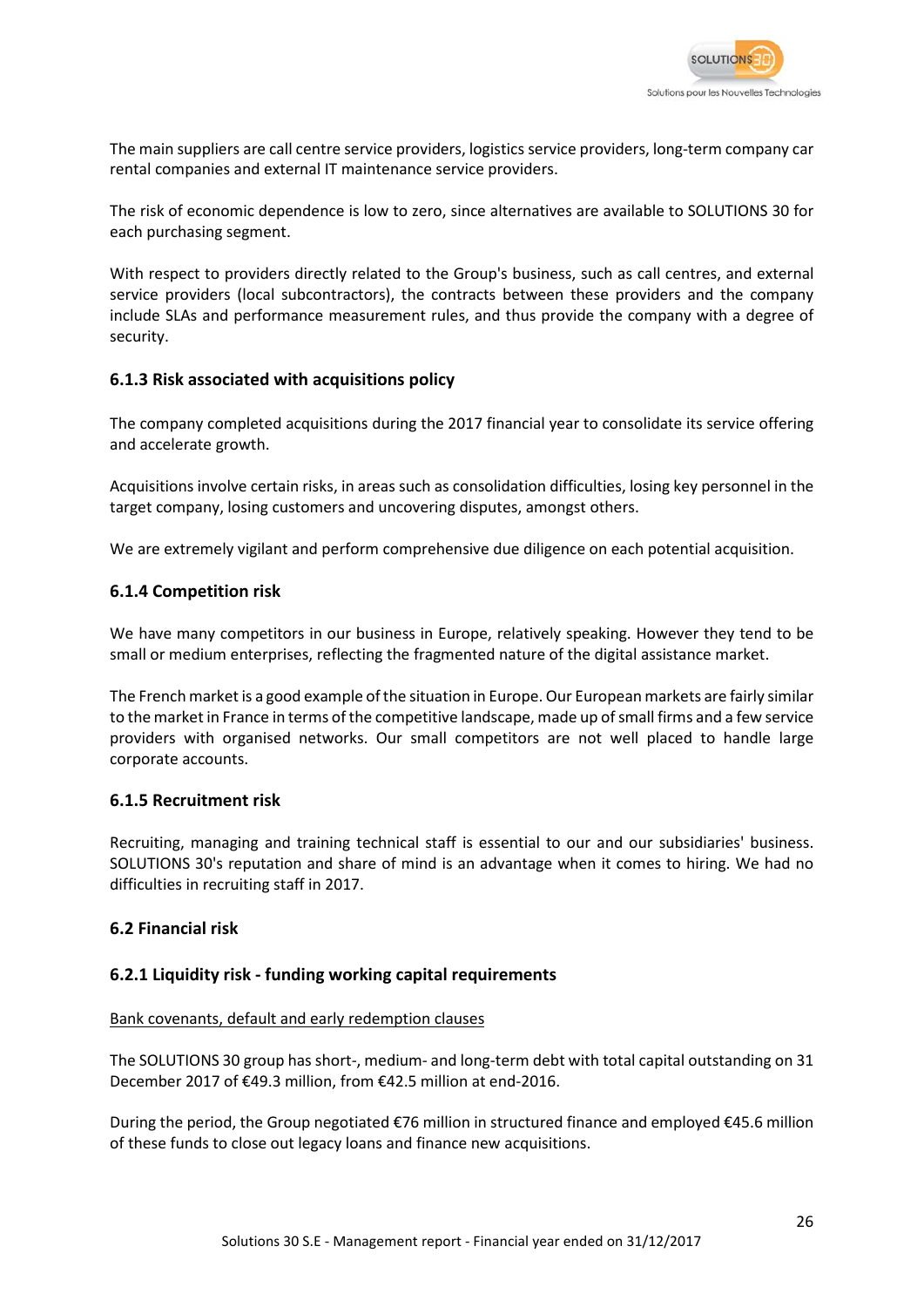

At 31 December 2017, SOLUTIONS 30 continued to benefit from good bank financing conditions, backed by our sound financial health.

The Group was in compliance with all bank convenants at 31 December 2017.

#### Working capital requirements and capacity to access credit

Our working capital requirements improved considerably in 2017 benefiting from careful management of the customer cycle in France in 2017 and the introduction of deconsolidating factoring in all subsidiaries in all our locations.

In the Group's opinion, it is not exposed to liquidity risk, either in the 2018 financial year or in subsequent years.

### **6.2.2 Rate risk**

The SOLUTIONS 30 Group owned no financial assets at 31 December 2017, other than money market mutual funds for cash investments. Thus, the Group implements a prudent management model by short-term investments (approximately three months and according to projected liquidity needs) in money market mutual funds and term accounts with leading financial institutions. It takes no financial risks in its policy for investing its cash.

### **6.2.3 Currency risk**

All of our and subsidiaries' business is in the euro one. The vast majority of our services are invoiced and paid in euro. Payments for call centre services based in Morocco, Tunisia and Poland are transacted in dirhams, dinars or zloty. The currency risk is not material as the amounts involved are insignificant.

### **6.2.4 Equity risk**

The company had no treasury shares at 31 December 2017. We have no dealings on the market.

#### **6.2.5 Risk related to off-balance sheet commitments**

The company's off-balance sheet commitments consist of sureties and guarantees for a total of €900 K.

Pursuing its acquisitions program, Solutions 30 committed to purchasing, if requested, the remaining capital held by the long-standing shareholders in ABM, Janssens Group and CPCP Telecom. This buyback has been agreed on the basis of a valuation calculated as a multiple of EBITDA or sales. Balancing this commitment, the minority shareholders have agreed to dispose of their holdings, according to the same time frame and on the same measurement basis.

We acquired the remaining 40% of REXION's capital in April 2017 for €130 K, in addition to our 60% share purchased on 31 December 2016.

#### **6.3 Legal, regulatory and tax risks**

### **6.3.1 Dependence with regard to patents and licences**

The company is not dependent on any patent or licence whose loss or withdrawal could be damaging to our business.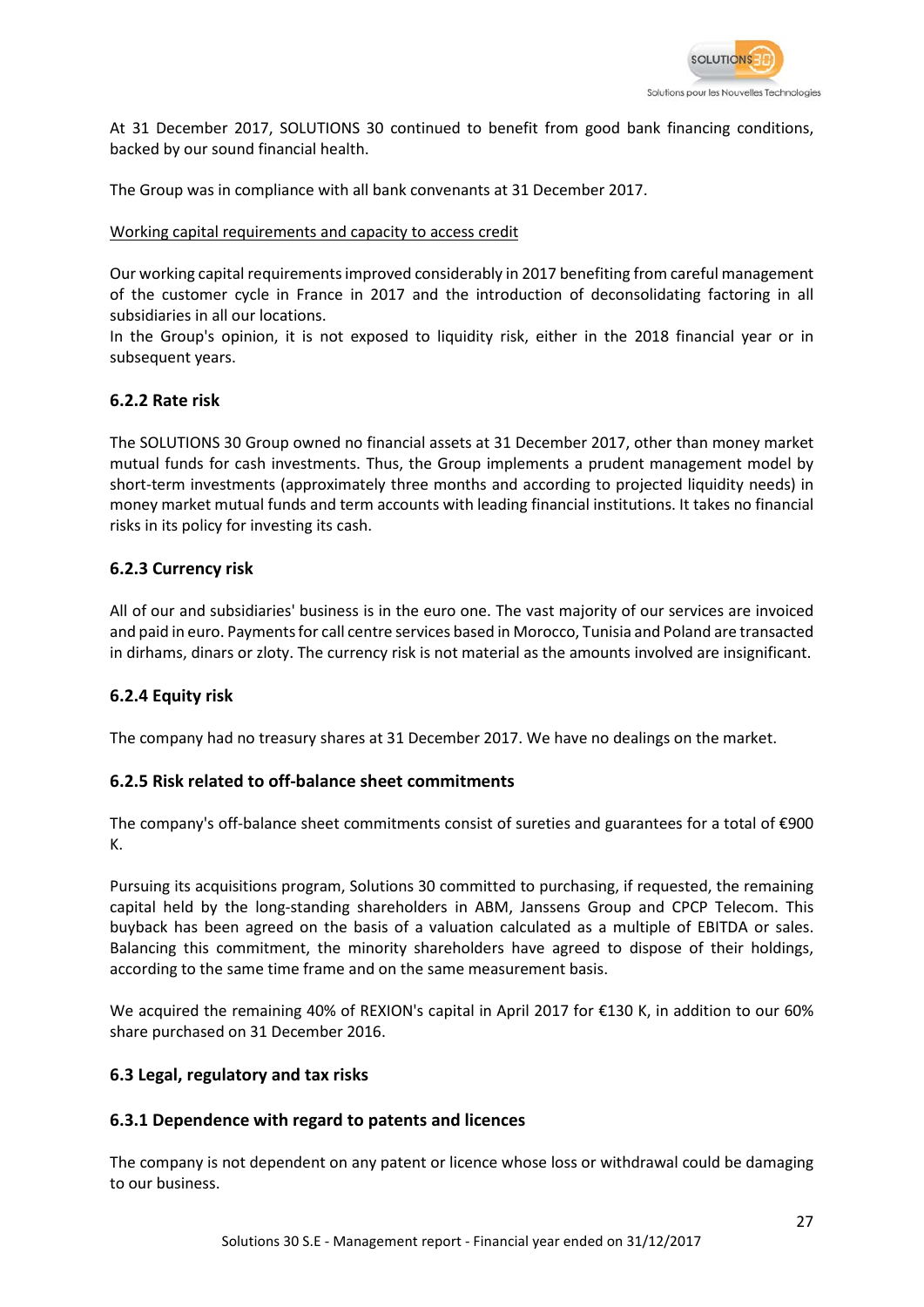

Besides the standard office software licenses, the company has full ownership of brands and licences used in the normal course of our business. More specifically, we invest in our own tools and software on a recurring basis to optimise the operation and management of our activities.

### **6.3.2 Government, economic, budget, monetary or political risks**

Two Group subsidiaries based in France declare their IT in-home support services, in accordance with the provisions of Article L. 7232-1-1 of the French Labour Code. This declaration means individuals can claim a tax deduction on all personalised services offered by SOLUTIONS 30, which brings down the total cost of the services.

A challenge to these tax incentives could increase the cost of our services for individuals, which in turn would have a negative impact on the appeal of our offer. However, in view of the size of this aspect of our business, this risk is extremely limited.

No other government, economic, budgetary, monetary or political pending or threatened factor has been identified to date by the company that could influence the company's or the Group's financial position or profitability.

SOLUTIONS 30 received a competitiveness and employment tax credit (CICE by the French acronym) in the amount of €2.7 million in 2017 (€1.8 million in 2016).

### **6.3.3 Tax risk**

Our tax risk is considered to be low.

To the company's knowledge, there are no factors likely to have a negative impact on its financial position in the event of an inspection of Group entities to verify fulfilment of their tax obligations.

#### **6.4 Review of risk: list of material risks**

SOLUTIONS 30 conducted a review of its risks and is of the opinion that there are no other material risks.

The following is a list of the most significant risks and their description:

- Customer risk
- Risk associated with acquisitions policy

#### **7. Information on the Company and its share capital**

#### **7.5 General information regarding the Company**

A European company with executive and supervisory boards, Head office: 6 rue Dicks, L 1417 Luxembourg Permanent establishment: 5, Rue Chantecoq, 92800 Puteaux, France

#### **7.2 General information regarding the share capital**

#### **7.2.1 Amount of share capital**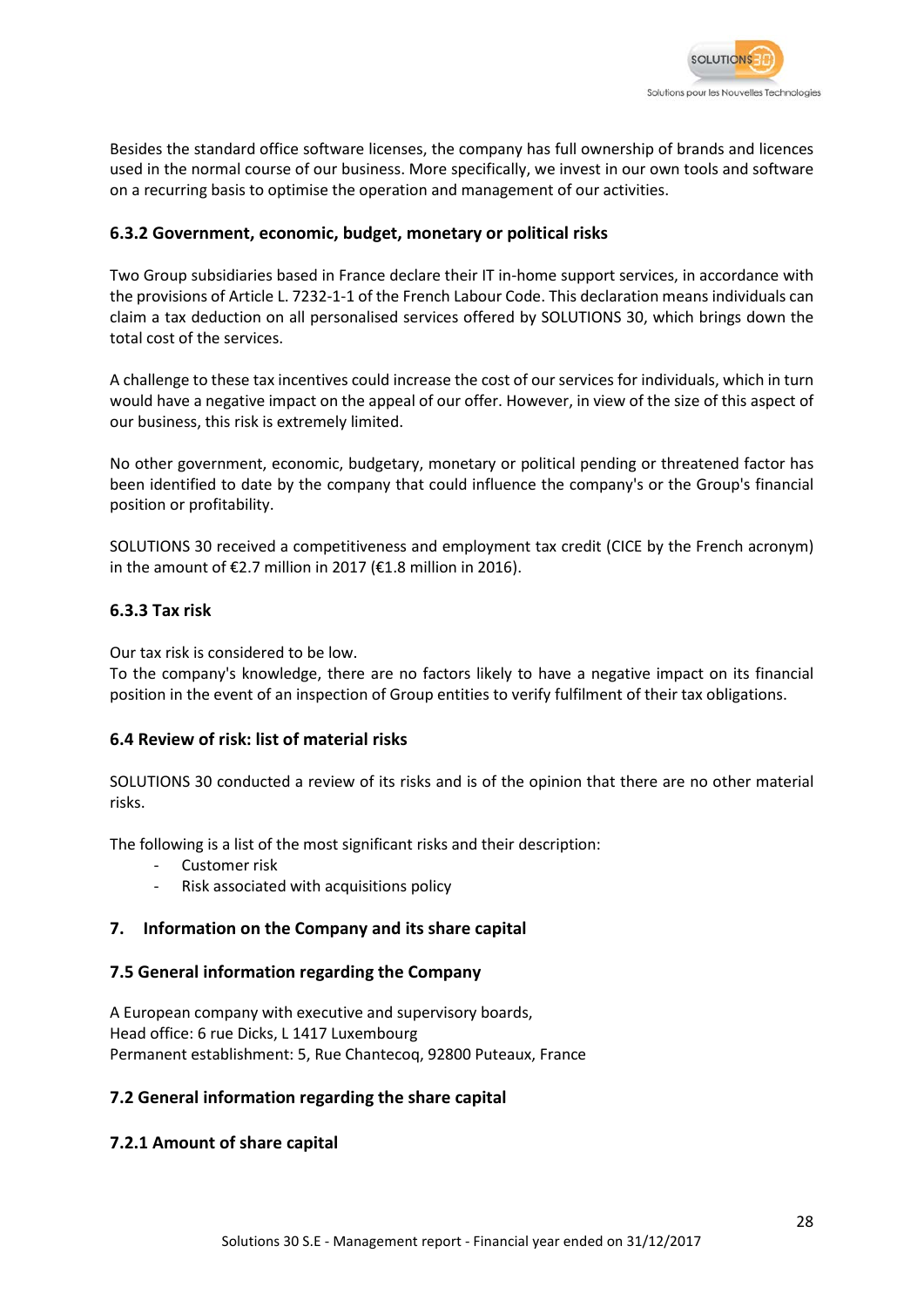

The Company's share capital is set at €12,331,704.12 (twelve million, three hundred and thirty-one thousand, seven hundred and four euro and 12 centimes). It is divided into 24,179,812 (twenty-four million, one hundred and seventy-nine thousand and eight hundred and twelve) shares at a nominal value of €0.51 each.

### **7.2.2Liquidity contract**

LOUIS CAPITAL MARKETS ensured the liquidity of the Company's shares during 2017.

### **7.2.3 Issue of securities giving access to the share capital**

Under the program to reward the Group's operating performance, the Supervisory Board granted share options to the members of the Board during the 2017 financial year. A maximum of 346,048 shares can be created as part of this program.

The maximum number of future shares to create is specified in section 5.3 in the five-year financial summary.

In addition, in order to retain the loyalty of certain members of staff and to give them a share in the Company's growth, a conditional incentive plan was set up for a total amount of 2,304,537 options potentially granting entitlement to 2,304,537 new shares.

### **7.3 Changes during the financial year**

Using the powers granted to it by Article 7.1 of the Company's articles of association, the Board of Directors decided on 12 June 2017 to increase the share capital by  $\epsilon$ 63,244.08, raising it from €10,424,663.16 to €10,487,907.24 through the issue of 124,008 new shares at a par value of €0.51, with a total share premium of €2,436,757.20.

Using the powers granted to it by Article 7.1 of the Company's articles of association, the Board of Directors decided on 27 September 2017 to increase the share capital by €25,321.50, raising it from €10,487,907.24 to €10,513,228.74 through the issue of 49,650 new shares at a par value of €0.51, with a total share premium of €454,351.68.

Using the powers granted to it by Article 7.1 of the Company's articles of association, the Board of Directors decided on 6 October 2017 to increase the share capital by €1,635,870.90, raising it from €10,513,228.74 to €12,149,099.64 through the issue of 3,207,590 new shares at a par value of €0.51, with a total share premium of €7,183,253.64.

Using the powers granted to it by Article 7.1 of the Company's articles of association, the Board of Directors decided on 12 October 2017 to increase the share capital by €6,120, raising it from €12,149,099.64 to €12,155,219.64 through the issue of 12,000 new shares at a par value of €0.51, with a total share premium of €44,040.

### **7.4 – Main shareholders**

The table below gives the company's main shareholders

|                | % share capital |
|----------------|-----------------|
| GIAS           | 15.00           |
| Dorval Finance | 11.00           |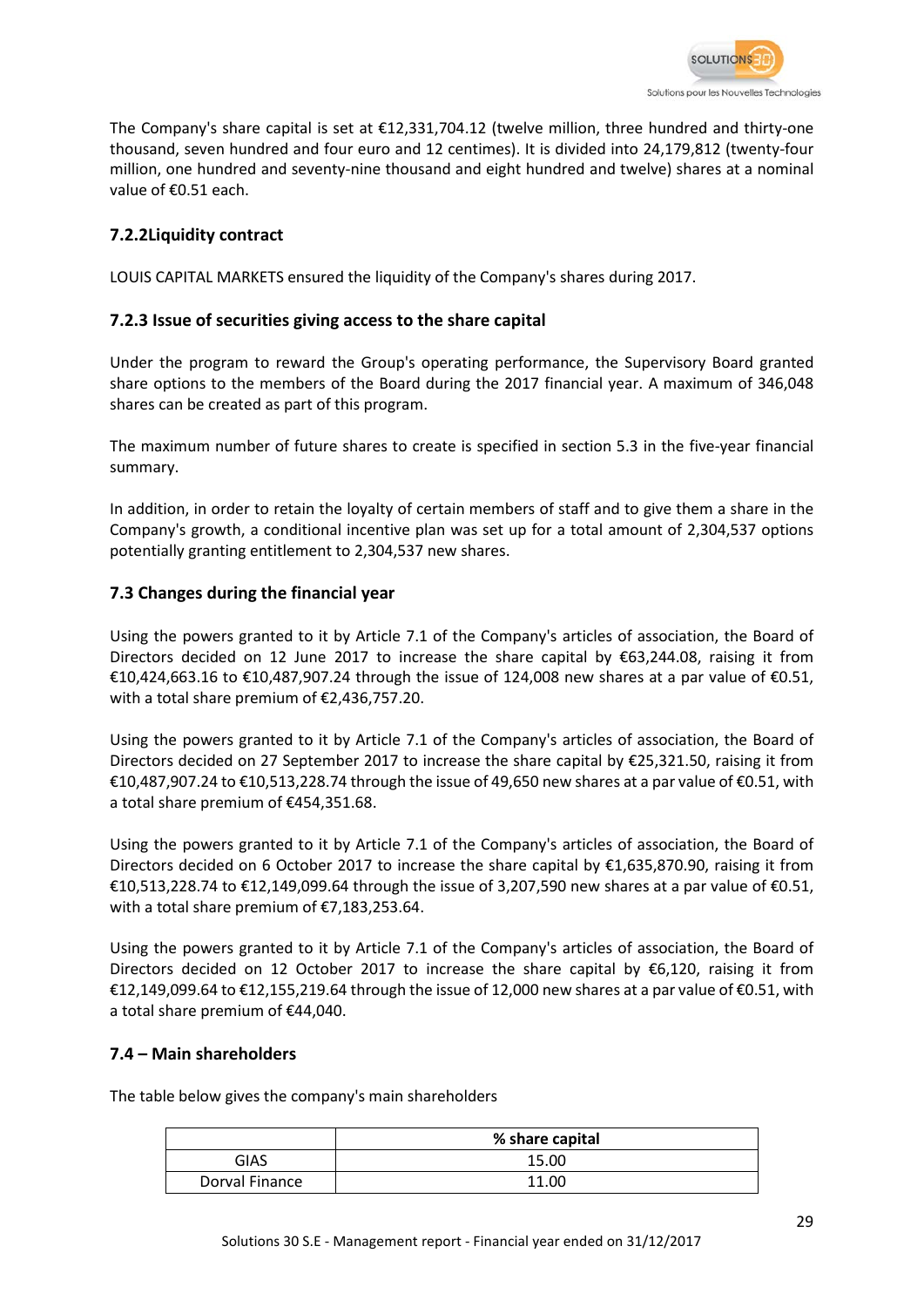

| JP Morgan                | 7.30  |
|--------------------------|-------|
| <b>State Street Bank</b> | 5.50  |
| Others $<$ 5%            | 61.20 |

### **7.5 – Summary of transactions indicated in Article L621-18-2 of the French Monetary and Financial Code (acquisitions, disposals, share subscriptions or exchanges)**

To the best of the Company's knowledge, during 2017:

- 3,269,240 shares issued by the Company were subscribed following the exercise of stock options,
- 2,042,240 shares were transferred as part of the merger between legal entities with the same economic beneficiary,
- 2.100 shares were acquired.
- 1,299,589 shares were sold.

### **7.6 – Employee shareholdings**

No shares were held by the Company's employees or by the employees of associates under the company savings plan at 31 December 2017.

### **7.7 – Pledging of shares, guarantees, security interests**

No shares were granted as surety since the formation of the Company.

#### **7.8 SOLUTIONS 30 share**

- At 2 January 2017: €13.78 at market close,
- 2017 low: €13.65 on 10 January 2017, during the market session,
- **2017 high:** €30.47 on 25 September 2017, during the market session,
- **At 29 December 2017**: €25.50 at market close,

The total increase in the share price between 2 January and 29 December 2017 was 85.1%, versus 38.3% in 2016.

#### **7.9 2017 Financial calendar**

**23 January 2017**: Publication of 2016 revenue. **26 April 2017:** Publication of 2016 annual results and Q1 2017 revenue **25 July 2017** Q2 2017 revenue **26 September 2017** First-half 2017 results **8 November 2017** Q3 2017 revenue **23 January 2018** 2017 revenue

#### **7.10 2017 press releases**

**16 January 2017** Solutions 30 deepens its footprint in Germany **23 January 2017** 2016 revenue **26 April 2017** 2016 results **26 April 2017** Q1 2017 revenue **8 June 2017** New acquisition in Germany and signature of a contract valued at €70 million over three years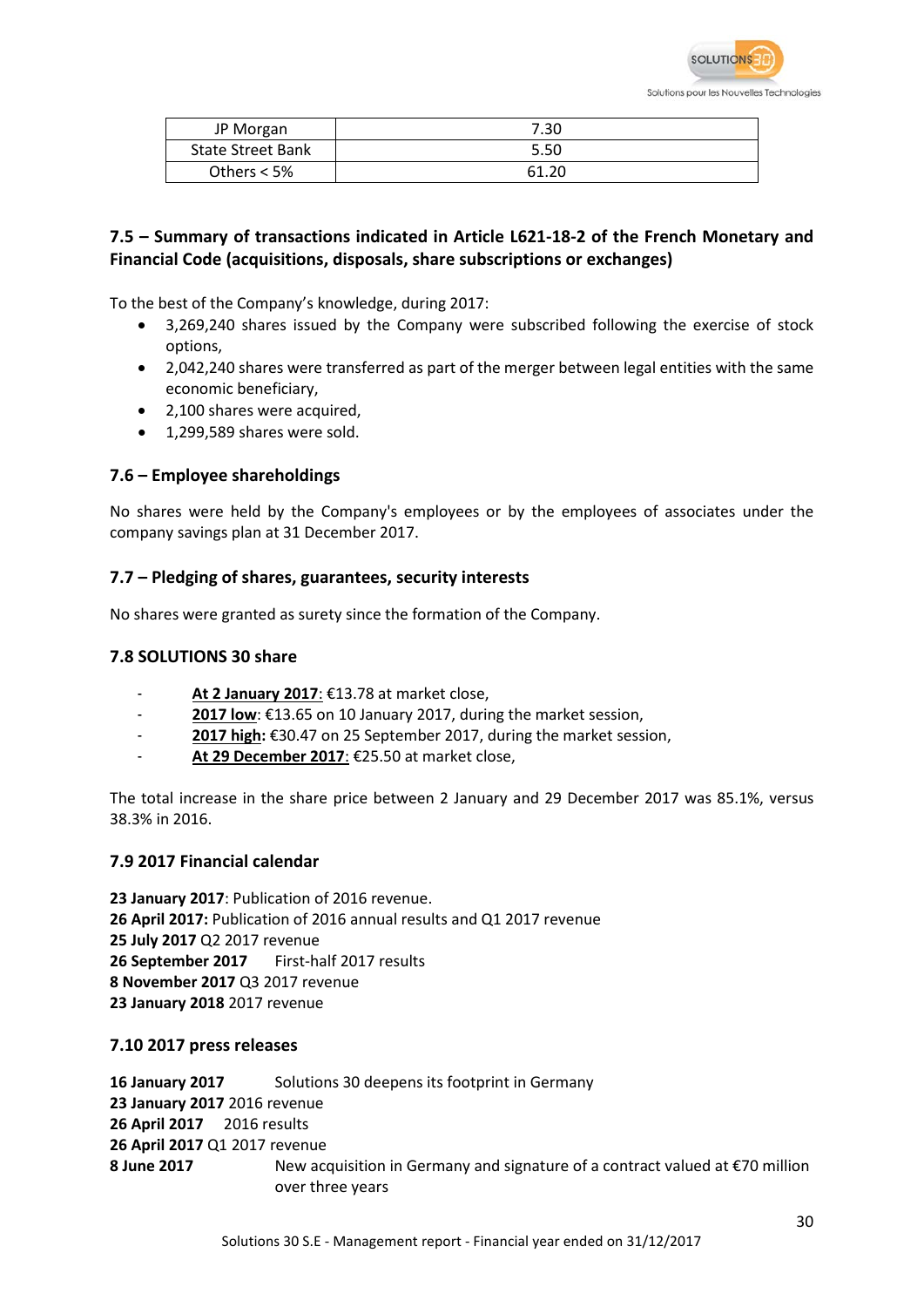

12 June 2017 Solutions 30 and Fujitsu France sign a strategic partnership deal in IT Field Services **27 July 2017** First-half 2017 revenue **19 September 2017** Solutions 30 wins a major new contract with a large German telecoms operator 26 September 2017 First-half 2017 results **8 November 2017** Q3 2017 revenue

Our press releases are available on our website under Press Releases.

### **8. Management report on the resolutions presented to the Ordinary General Meeting**

### **DRAFT RESOLUTIONS SUBMITTED TO A VOTE OF THE ORDINARY GENERAL MEETING TO BE HELD ON 18 MAY 2018 AT 11 AM**

### **Resolution 1: Presentation of the report of the Board of Directors, the comments of the Supervisory Board on the Board's report, and the Statutory Auditor's report on the annual financial statements for the year ended 31 December 2017.**

Having considered the report of the Board of Directors, the comments of the Supervisory Board on the Board's report, and the Statutory Auditor's report on the annual financial statements for the year ended 31 December 2017, the general meeting approves the report of the Board of Directors, the comments of the Supervisory Board on the Board's report, and the Statutory Auditor's report on the annual financial statements for the year ended 31 December 2017.

#### **Resolution 2: Approval of the annual financial statements for the year ended 31 December 2017.**

The general meeting approves the annual financial statements for the year ended 31 December 2017 showing a profit of €7,300,179.01.

#### **Resolution 3: Appropriation of profit/(loss)**

The general meeting votes to allocate the profit for the 2017 year in the amount of  $\epsilon$ 7,300,179.01 as follows:

- €190,704.09 to the legal reserve, increasing it to €1,233,170.41 from €1,042,466.32, which is equivalent to one-tenth of the current share capital;
- The balance of €7,109,474.92 is allocated to the Retained earnings account.

Updated amounts:

- Legal reserve  $£1.233.170.41$
- Unavailable reserve €35,449.29
- Total retained earnings €22,396,360.76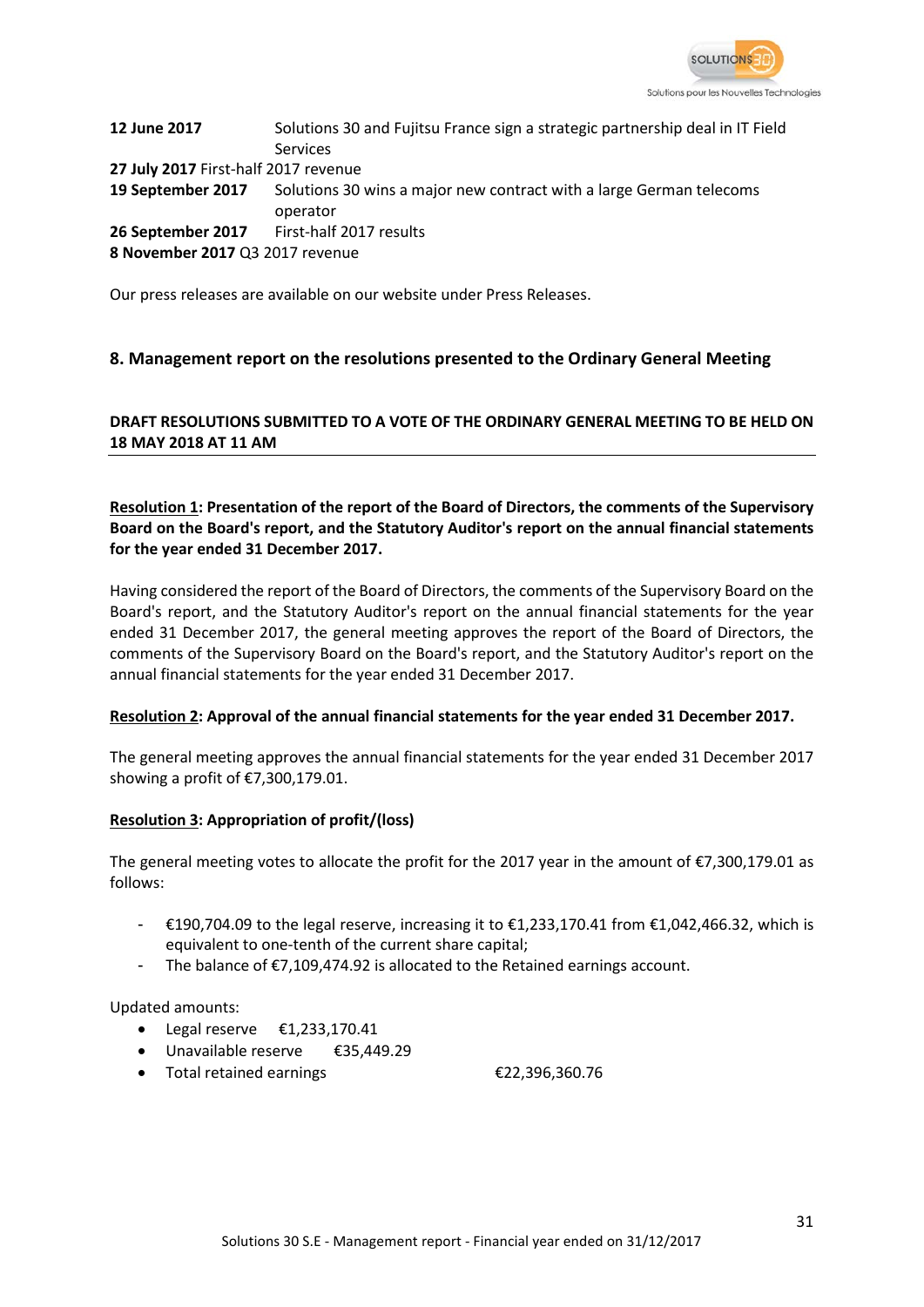

### **Resolution 4: Presentation of the consolidated report of the Board of Directors, the comments of the Supervisory Board on the Board's consolidated report, and the Statutory Auditor's report on the consolidated financial statements for the year ended 31 December 2017.**

Having considered the consolidated report of the Board of Directors, the comments of the Supervisory Board on the Board's consolidated report, and the Statutory Auditor's report on the consolidated financial statements for the year ended 31 December 2017, the general meeting approves the consolidated report of the Board of Directors, the comments of the Supervisory Board on the Board's consolidated report, and the Statutory Auditor's report on the consolidated financial statements for the year ended 31 December 2017.

### **Resolution 5: Approval of the consolidated financial statements for the year ended 31 December 2017.**

The general meeting approves the consolidated financial statements for the year ended 31 December 2017.

### **Resolution 6: Discharge to be granted to members of the Board of Directors, the members of the Supervisory Board and the Statutory Auditor for the performance of their duties during the financial year ended 31 December 2017.**

The general meeting decides to grant full and complete discharge to the members of the Board of Directors, the members of the Supervisory Board and the Statutory Auditor for the performance of their duties during the financial year ended 31 December 2017.

### **Resolution 7: Noting the death of Mr Emmanuel Journe, a member of the Supervisory Board, and discharge granted for the performance of his duties until 9 November 2017.**

The general meeting officially notes the death on 9 November 2017 of Mr Emmanuel Journe, a member of the Supervisory Board, and grants full discharge for the performance of his duties until 9 November 2017.

### **Resolution 8: Noting the resignation of OS CONSEIL from the Supervisory Board, and discharge granted for the performance of its duties until 20 December 2017.**

The general meeting notes the resignation of OS CONSEIL from the Supervisory Board effective as at 20 December 2017 and grants full discharge for the performance of its duties up to that date.

### **Resolution 9: Ratification of the appointment of Mr Jean-Paul Cottet to the Supervisory Board for a term ending at the close of the general meeting called to approve the financial statements for the year ended 31 December 2020.**

In accordance with Article 14.2 of the Company's articles of association, the general meeting of shareholders ratifies the appointment of Mr Jean-Paul Cottet, born on 16 June 1954 in Paris (France), residing at 36 rue Miollis, F-75015 Paris, France, to the Supervisory Board for a term ending at the close of the general meeting called to approve the financial statements for the year ended 31 December 2020.

**Resolution 10: Ratification of the appointment of Mr Paul Raguin to the Supervisory Board for a term ending at the close of the general meeting called to approve the financial statements for the year ended 31 December 2020.**